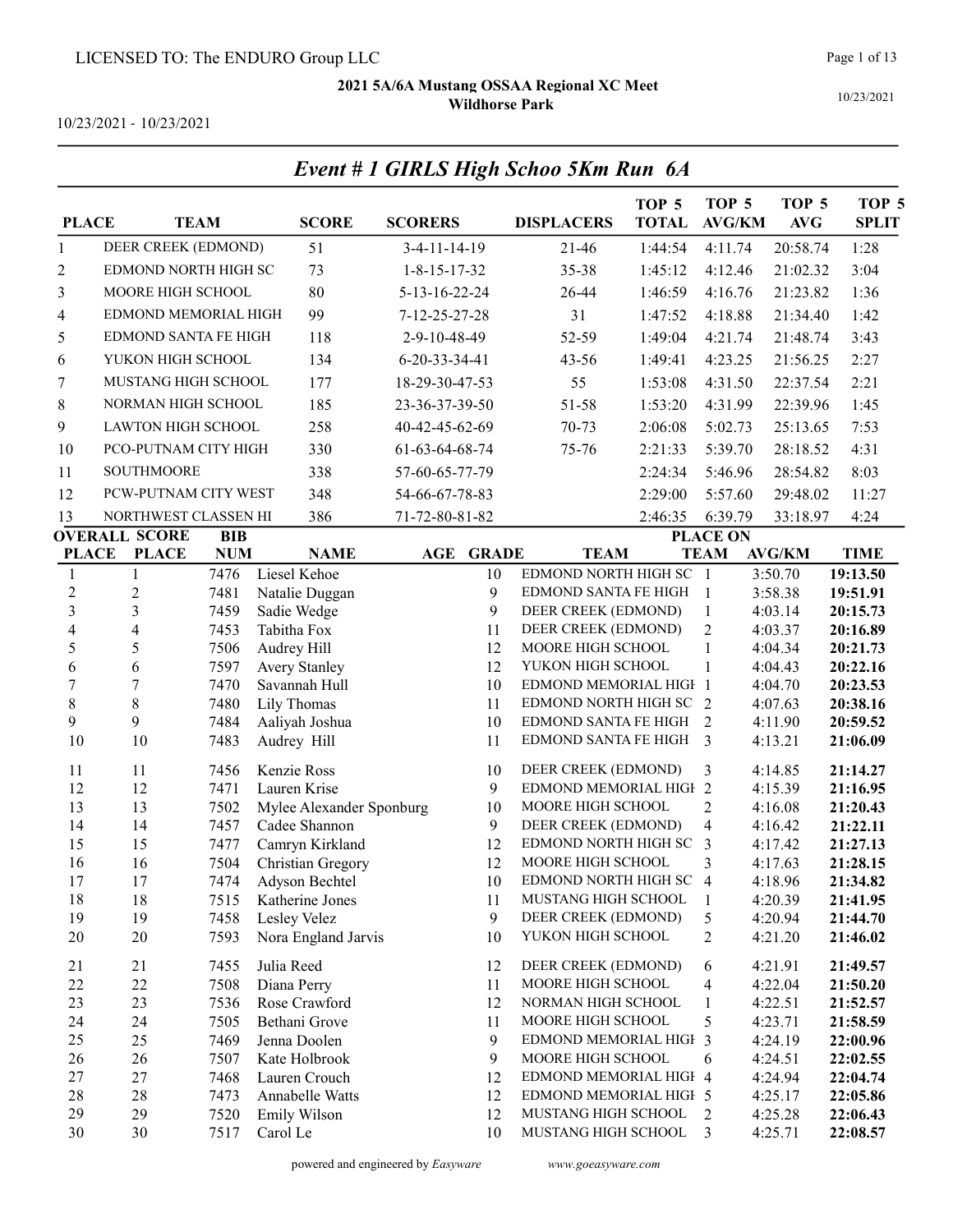10/23/2021 - 10/23/2021

|    |    |      |                         |              | <u>рести и 1 чимври педирског унтанти</u> |                          |         |          |
|----|----|------|-------------------------|--------------|-------------------------------------------|--------------------------|---------|----------|
| 31 | 31 | 7472 | Annabelle Lewis         | 11           | EDMOND MEMORIAL HIGH 6                    |                          | 4:27.28 | 22:16.43 |
| 32 | 32 | 7478 | Grace Lagge             | 10           | EDMOND NORTH HIGH SC                      | 5                        | 4:27.60 | 22:18.02 |
| 33 | 33 | 7595 | Emma Rouner             | 10           | YUKON HIGH SCHOOL                         | 3                        | 4:28.08 | 22:20.42 |
| 34 | 34 | 7594 | Kailan Parks            | 11           | YUKON HIGH SCHOOL                         | $\overline{\mathbf{4}}$  | 4:28.67 | 22:23.37 |
| 35 | 35 | 7479 | Elizabeth Nowlin        | 11           | EDMOND NORTH HIGH SC                      | 6                        | 4:29.24 | 22:26.22 |
| 36 | 36 | 7538 | <b>Charlotte Gentry</b> | 9            | NORMAN HIGH SCHOOL                        | $\overline{2}$           | 4:29.66 | 22:28.34 |
| 37 | 37 | 7535 | Lanie Bundy             | 9            | NORMAN HIGH SCHOOL                        | $\overline{\mathbf{3}}$  | 4:31.40 | 22:37.01 |
| 38 | 38 | 7475 | Emma Johnson            | 9            | EDMOND NORTH HIGH SC                      | $\boldsymbol{7}$         | 4:32.52 | 22:42.60 |
| 39 | 39 | 7537 | Emily Finocchiaro       | 11           | NORMAN HIGH SCHOOL                        | $\overline{\mathbf{4}}$  | 4:32.85 | 22:44.25 |
| 40 | 40 | 8007 | Abigail Kamper          | 9            | <b>LAWTON HIGH SCHOOL</b>                 | $\mathbf{1}$             | 4:32.91 | 22:44.57 |
| 41 | 41 | 7596 | Emily Schneider         | 11           | YUKON HIGH SCHOOL                         | 5                        | 4:33.86 | 22:49.31 |
| 42 | 42 | 8009 | Allyson Taylor          | 9            | LAWTON HIGH SCHOOL                        | $\overline{c}$           | 4:34.88 | 22:54.42 |
| 43 | 43 | 7591 | Harper Barlow           | 11           | YUKON HIGH SCHOOL                         | 6                        | 4:35.41 | 22:57.05 |
| 44 | 44 | 7503 | Sophia Cannon           | 11           | MOORE HIGH SCHOOL                         | 7                        | 4:36.09 | 23:00.48 |
| 45 | 45 | 8008 | Lyric Swatzell          | 9            | LAWTON HIGH SCHOOL                        | $\overline{\mathbf{3}}$  | 4:36.63 | 23:03.16 |
| 46 | 46 | 7454 | Halle Kiehn             | 11           | DEER CREEK (EDMOND)                       | 7                        | 4:37.11 | 23:05.58 |
| 47 | 47 | 7514 | Lauren Hudson           | $\mathbf{9}$ | MUSTANG HIGH SCHOOL                       | 4                        | 4:37.52 | 23:07.64 |
| 48 |    | 7549 | Mia Popchoke            | 11           | PCN-PUTNAM CITY NORT                      | $\mathbf{1}$             | 4:40.89 | 23:24.48 |
| 49 | 48 | 7486 | Cambree Kuranoff        | 10           | EDMOND SANTA FE HIGH                      | $\overline{4}$           | 4:42.11 | 23:30.56 |
| 50 | 49 | 7485 | Kiley Keene             | 12           | EDMOND SANTA FE HIGH                      | 5                        | 4:43.12 | 23:35.62 |
| 51 | 50 | 7539 | Elisabeth Millington    | 12           | NORMAN HIGH SCHOOL                        | 5                        | 4:43.53 | 23:37.66 |
| 52 | 51 | 7540 | Kimberly Olivares       | 9            | NORMAN HIGH SCHOOL                        | 6                        | 4:44.31 | 23:41.58 |
| 53 | 52 | 7482 | Sofia Hale              | 10           | EDMOND SANTA FE HIGH                      | 6                        | 4:45.28 | 23:46.44 |
| 54 | 53 | 7516 | Emily Krafft            | 11           | MUSTANG HIGH SCHOOL                       | 5                        | 4:48.62 | 24:03.11 |
| 55 | 54 | 7560 | Aylin Rubio             | 12           | PCW-PUTNAM CITY WEST                      | $\mathbf{1}$             | 4:52.90 | 24:24.52 |
| 56 | 55 | 7518 | Londyn Medrano          | 9            | MUSTANG HIGH SCHOOL                       | 6                        | 4:54.72 | 24:33.61 |
| 57 | 56 | 7592 | Audrey Boyd             | 12           | YUKON HIGH SCHOOL                         | 7                        | 4:58.37 | 24:51.88 |
| 58 | 57 | 8016 | Lexi Evans              | 10           | <b>SOUTHMOORE</b>                         | $\mathbf{1}$             | 4:58.74 | 24:53.71 |
| 59 | 58 | 7541 | Dorothy Winston         | 12           | NORMAN HIGH SCHOOL                        | $\boldsymbol{7}$         | 5:04.19 | 25:20.99 |
| 60 | 59 | 7487 | Katarina Samwel         | 10           | EDMOND SANTA FE HIGH                      | 7                        | 5:05.72 | 25:28.62 |
| 61 | 60 | 8015 | Melanie Valdes          | 9            | <b>SOUTHMOORE</b>                         | $\mathfrak{2}$           | 5:19.45 | 26:37.26 |
| 62 | 61 | 7556 | Liberty Troupe          | 11           | PCO-PUTNAM CITY HIGH                      | $\mathbf{1}$             | 5:20.70 | 26:43.50 |
| 63 | 62 | 8013 | Karsyn Whalen           | 9            | LAWTON HIGH SCHOOL                        | $\overline{4}$           | 5:21.56 | 26:47.82 |
| 64 | 63 | 7551 | <b>Tvske Billy</b>      | 9            | PCO-PUTNAM CITY HIGH                      | 2                        | 5:23.49 | 26:57.49 |
| 65 | 64 | 7550 | Liberty Baker           | 9            | PCO-PUTNAM CITY HIGH                      | 3                        | 5:27.13 | 27:15.69 |
| 66 |    | 7437 | Stephanie Perez         | 12           | CAPITOL HILL HIGH SC                      | 1                        | 5:31.57 | 27:37.89 |
| 67 | 65 | 8014 | Kassidy Burnett         | 11           | <b>SOUTHMOORE</b>                         | 3                        | 5:35.96 | 27:59.82 |
| 68 | 66 | 7558 | Alison Marquez          | 9            | PCW-PUTNAM CITY WEST                      | $\overline{2}$           | 5:39.34 | 28:16.74 |
| 69 | 67 | 7559 | Yorelmy Munoz Deleon    | 9            | PCW-PUTNAM CITY WEST                      | 3                        | 5:39.64 | 28:18.22 |
| 70 | 68 | 7552 | Hannah Krodel           | 9            | PCO-PUTNAM CITY HIGH                      | $\overline{4}$           | 5:52.18 | 29:20.91 |
| 71 | 69 | 8012 | <b>Brooklyn Esquer</b>  | 9            | <b>LAWTON HIGH SCHOOL</b>                 | 5                        | 6:07.66 | 30:38.30 |
| 72 | 70 | 8011 | Keighleh Kimbure        | 9            | <b>LAWTON HIGH SCHOOL</b>                 | 6                        | 6:11.03 | 30:55.17 |
| 73 | 71 | 7543 | Roselin Barrios         | 10           | NORTHWEST CLASSEN HI                      | $\mathbf{1}$             | 6:11.92 | 30:59.62 |
| 74 | 72 | 7547 | <b>Eunice Minches</b>   | 10           | NORTHWEST CLASSEN HI                      | $\overline{2}$           | 6:12.31 | 31:01.57 |
| 75 | 73 | 8010 | Marissa Rodriguez       | 9            | LAWTON HIGH SCHOOL                        | $\boldsymbol{7}$         | 6:14.35 | 31:11.78 |
| 76 | 74 | 7554 | Maria Juarez            | 12           | PCO-PUTNAM CITY HIGH                      | 5                        | 6:15.00 | 31:15.02 |
| 77 | 75 | 7555 | <b>Brooklyn Myles</b>   | 11           | PCO-PUTNAM CITY HIGH                      | 6                        | 6:18.64 | 31:33.24 |
| 78 | 76 | 7553 | Layla Mark              | 10           | PCO-PUTNAM CITY HIGH                      | 7                        | 6:22.45 | 31:52.26 |
| 79 | 77 | 8018 | Annika Woods            | 10           | SOUTHMOORE                                | $\overline{\mathcal{A}}$ | 6:25.14 | 32:05.74 |

### Event # 1 GIRLS High Schoo 5Km Run 6A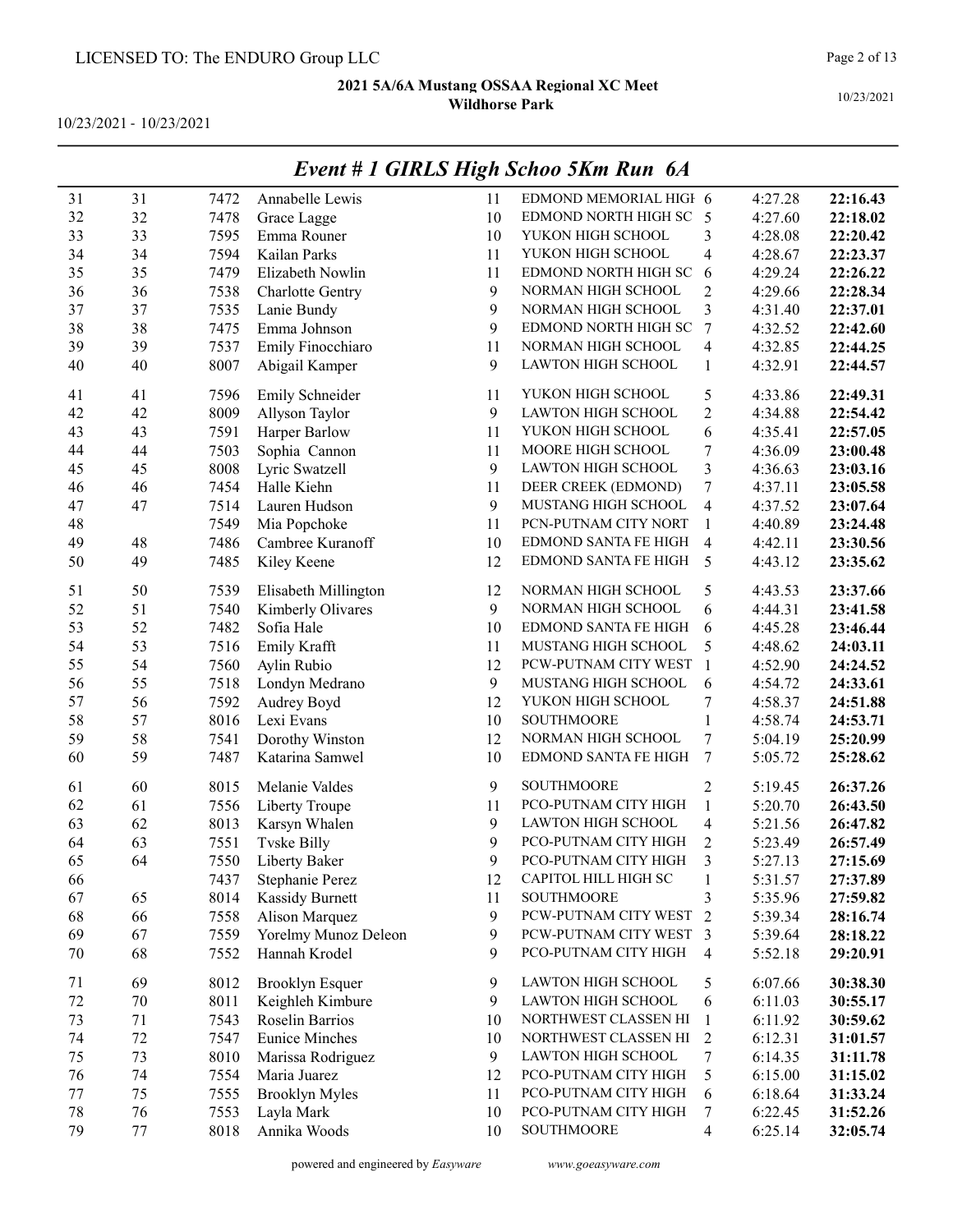10/23/2021

| 10/23/2021 - 10/23/2021 |  |
|-------------------------|--|
|-------------------------|--|

|     | Event # 1 GIRLS High Schoo 5Km Run 6A |      |                         |     |                        |                |         |          |  |  |  |
|-----|---------------------------------------|------|-------------------------|-----|------------------------|----------------|---------|----------|--|--|--|
| 80  | 78                                    | 7561 | Jensy Santizo Maldonado | 10  | PCW-PUTNAM CITY WEST 4 |                | 6:25.68 | 32:08.43 |  |  |  |
| 81  |                                       | 7438 | Natally Ventura         | 9   | CAPITOL HILL HIGH SC   | $\mathfrak{D}$ | 6:25.71 | 32:08.58 |  |  |  |
| -82 | 79                                    | 8017 | Michelle Saldana        | 10  | <b>SOUTHMOORE</b>      |                | 6:35.51 | 32:57.57 |  |  |  |
| 83  | 80                                    | 7544 | Yoselin Coyoy           | 12  | NORTHWEST CLASSEN HI 3 |                | 6:45.35 | 33:46.76 |  |  |  |
| 84  | 81                                    | 7545 | Ingrid Juarezlauriano   | 12. | NORTHWEST CLASSEN HI 4 |                | 7:04.65 | 35:23.25 |  |  |  |
| 85  | 82                                    | 7542 | Emily Arreola           | 12  | NORTHWEST CLASSEN HI 5 |                | 7:04.73 | 35:23.65 |  |  |  |
| 86  | 83                                    | 7557 | Jacqueline Garcia       | 9   | PCW-PUTNAM CITY WEST 5 |                | 7:10.44 | 35:52.21 |  |  |  |
| 87  |                                       | 7434 | Jimena Hernandez        | 9   | CAPITOL HILL HIGH SC   | 3              | 8:23.25 | 41:56.26 |  |  |  |
| 88  |                                       | 7433 | Diana Flores            | 12  | CAPITOL HILL HIGH SC   | 4              | 8:27.57 | 42:17.87 |  |  |  |

# Event # 1 GIRLS High Schoo 5Km Run 6A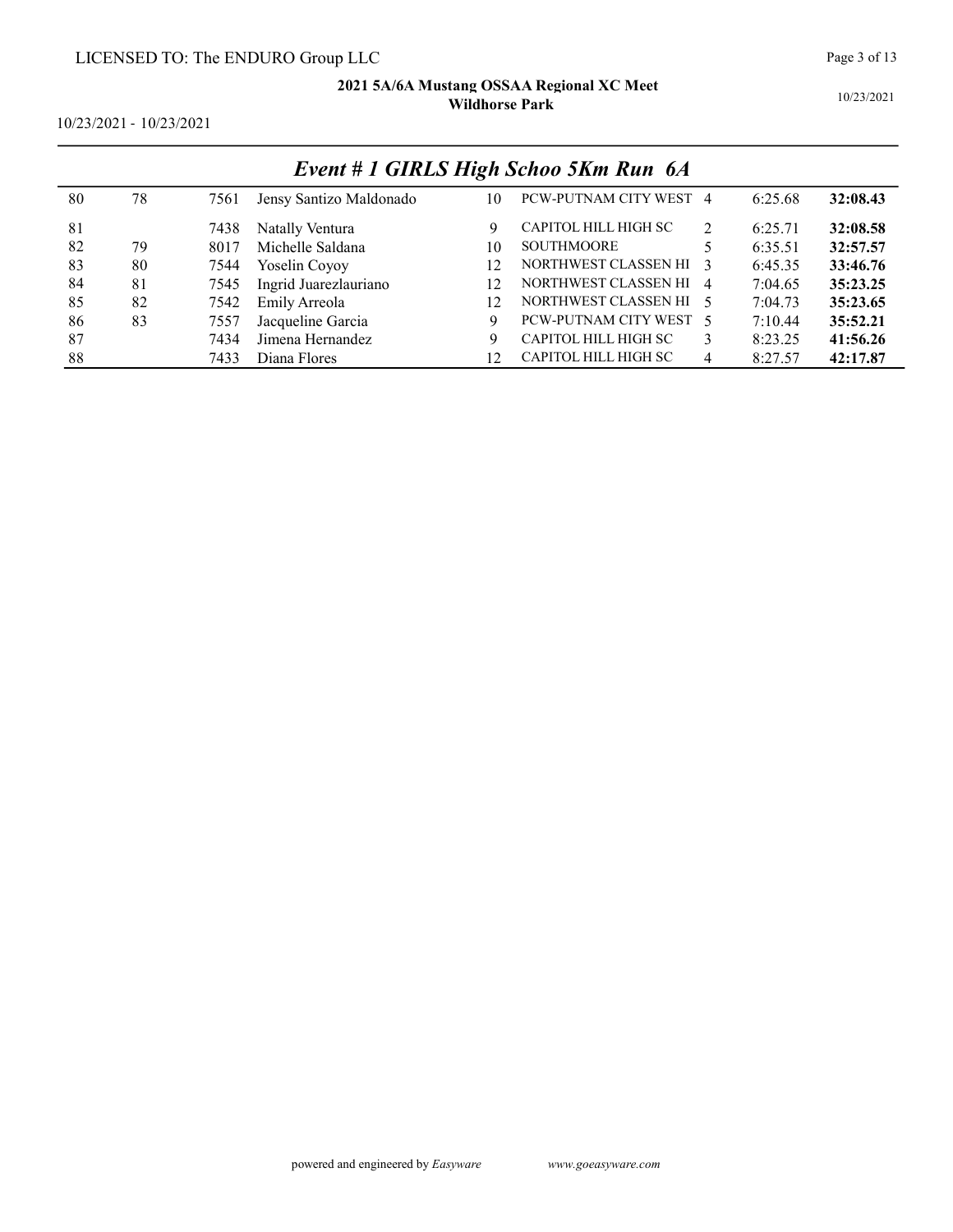Event # 2 BOYS High Schoo 5Km Run 6A

10/23/2021

10/23/2021 - 10/23/2021

| <b>PLACE</b>             |                           | <b>TEAM</b>  | <b>SCORE</b>                     | <b>SCORERS</b>          |              | <b>DISPLACERS</b>                         | TOP <sub>5</sub><br><b>TOTAL</b> | TOP <sub>5</sub><br><b>AVG/KM</b> | TOP <sub>5</sub><br><b>AVG</b> | TOP <sub>5</sub><br><b>SPLIT</b> |
|--------------------------|---------------------------|--------------|----------------------------------|-------------------------|--------------|-------------------------------------------|----------------------------------|-----------------------------------|--------------------------------|----------------------------------|
| 1                        | DEER CREEK (EDMOND)       |              | 30                               | $1 - 3 - 5 - 8 - 13$    |              | $25 - 26$                                 | 1:25:37                          | 4:11.74                           | 17:07.37                       | 1:14                             |
| $\overline{c}$           | MUSTANG HIGH SCHOOL       |              | 77                               | $10-12-15-19-21$        |              | 27-42                                     | 1:28:56                          | 4:31.50                           | 17:47.16                       | 0:33                             |
| 3                        | EDMOND MEMORIAL HIGH      |              | 90                               | 2-4-24-28-32            |              | 49-68                                     | 1:28:53                          | 4:18.88                           | 17:46.58                       | 1:52                             |
| 4                        | EDMOND NORTH HIGH SC      |              | 102                              | $6 - 11 - 20 - 31 - 34$ |              | 50-52                                     | 1:29:54                          | 4:12.46                           | 17:58.76                       | 1:24                             |
| 5                        | YUKON HIGH SCHOOL         |              | 145                              | 14-17-37-38-39          |              | 57-71                                     | 1:32:15                          | 4:23.25                           | 18:27.08                       | 1:04                             |
| 6                        | MOORE HIGH SCHOOL         |              | 164                              | 16-22-40-41-45          |              | 47-66                                     | 1:32:43                          | 4:16.76                           | 18:32.57                       | 1:04                             |
|                          |                           |              |                                  |                         |              |                                           |                                  |                                   |                                |                                  |
| $\boldsymbol{7}$         | NORMAN HIGH SCHOOL        |              | 164                              | 7-9-43-51-54            |              | 60-65                                     | 1:31:57                          | 4:31.99                           | 18:23.44                       | 2:01                             |
| 8                        | EDMOND SANTA FE HIGH      |              | 184                              | 18-23-44-46-53          |              | 55-56                                     | 1:33:19                          | 4:21.74                           | 18:39.85                       | 1:21                             |
| 9                        | <b>SOUTHMOORE</b>         |              | 228                              | 29-33-36-63-67          |              |                                           | 1:35:41                          | 5:46.96                           | 19:08.29                       | 1:33                             |
| 10                       | PCW-PUTNAM CITY WEST      |              | 297                              | 48-58-59-62-70          |              | 76-78                                     | 1:38:19                          | 5:57.60                           | 19:39.83                       | 1:18                             |
| 11                       | PCN-PUTNAM CITY NORT      |              | 333                              | 35-72-74-75-77          |              | 79                                        | 1:42:30                          | 4:06.00                           | 20:30.01                       | 2:19                             |
| 12                       | PCO-PUTNAM CITY HIGH      |              | 364                              | 61-69-73-80-81          |              | 82                                        | 1:45:56                          | 5:39.70                           | 21:11.27                       | 3:00                             |
| 13                       | <b>LAWTON HIGH SCHOOL</b> |              | 380                              | 30-85-86-89-90          |              |                                           | 1:59:21                          | 5:02.73                           | 23:52.28                       | 7:42                             |
| 14                       | NORTHWEST CLASSEN HI      |              | 406                              | 64-83-84-87-88          |              | 91                                        | 1:56:49                          | 6:39.79                           | 23:21.83                       | 5:41                             |
|                          | <b>OVERALL SCORE</b>      | <b>BIB</b>   |                                  |                         |              |                                           |                                  | <b>PLACE ON</b>                   |                                |                                  |
| <b>PLACE</b>             | <b>PLACE</b>              | <b>NUM</b>   | <b>NAME</b>                      | AGE                     | <b>GRADE</b> | <b>TEAM</b>                               |                                  | <b>TEAM</b>                       | <b>AVG/KM</b>                  | <b>TIME</b>                      |
| $\mathbf{1}$             | 1                         | 7631         | AJ Antonelli                     |                         | 12           | DEER CREEK (EDMOND)                       |                                  | $\mathbf{1}$                      | 3:18.37                        | 16:31.86                         |
| $\overline{c}$           | $\sqrt{2}$                | 7646         | Josh Cherry                      |                         | 11           | EDMOND MEMORIAL HIGH 1                    |                                  |                                   | 3:20.84                        | 16:44.21                         |
| 3                        | $\overline{\mathbf{3}}$   | 7637         | Gilbert Velez                    |                         | 12           | DEER CREEK (EDMOND)                       |                                  | $\overline{2}$                    | 3:22.71                        | 16:53.57                         |
| $\overline{\mathcal{A}}$ | $\overline{\mathbf{4}}$   | 7647         | Jackson Davis                    |                         | 12           | EDMOND MEMORIAL HIGH 2                    |                                  |                                   | 3:23.63                        | 16:58.18                         |
| 5                        | 5                         | 7635         | Graham Mitchell                  |                         | 10           | DEER CREEK (EDMOND)                       |                                  | 3                                 | 3:25.59                        | 17:07.98                         |
| 6                        | 6                         | 7657         | Carson Royse                     |                         | 12           | EDMOND NORTH HIGH SC                      |                                  | $\mathbf{1}$                      | 3:27.03                        | 17:15.15                         |
| $\overline{7}$           | 7                         | 7748         | Michael Parker                   |                         | 11           | NORMAN HIGH SCHOOL                        |                                  | $\mathbf{1}$                      | 3:27.34                        | 17:16.73                         |
| 8<br>9                   | $8\,$<br>9                | 7632<br>7743 | Spencer Carlson<br>Phin Bonner   |                         | 10<br>11     | DEER CREEK (EDMOND)<br>NORMAN HIGH SCHOOL |                                  | $\overline{4}$<br>$\sqrt{2}$      | 3:27.48<br>3:27.69             | 17:17.41<br>17:18.47             |
| 10                       | 10                        | 7722         | Dylan Chaoomchaisiri             |                         | 11           | MUSTANG HIGH SCHOOL                       |                                  | $\mathbf{1}$                      | 3:29.80                        | 17:29.00                         |
|                          |                           |              |                                  |                         |              |                                           |                                  |                                   |                                |                                  |
| 11                       | 11                        | 7656         | Jaden Redmond                    |                         | 11           | EDMOND NORTH HIGH SC                      |                                  | 2                                 | 3:30.23                        | 17:31.15                         |
| 12                       | 12                        | 7725         | Jacob Thomas                     |                         | 12           | MUSTANG HIGH SCHOOL                       |                                  | $\overline{2}$                    | 3:31.65                        | 17:38.28                         |
| 13                       | 13                        | 7633         | Lucas Cisneros                   |                         | 12           | DEER CREEK (EDMOND)                       |                                  | 5                                 | 3:33.21                        | 17:46.06                         |
| 14<br>15                 | 14<br>15                  | 7815         | Kayden Chaparro<br>Carson Patten |                         | 11<br>10     | YUKON HIGH SCHOOL<br>MUSTANG HIGH SCHOOL  |                                  | $\mathbf{1}$<br>3                 | 3:33.41<br>3:33.79             | 17:47.08                         |
| 16                       | 16                        | 7724<br>7710 | Aidan Jimenez                    |                         | 10           | MOORE HIGH SCHOOL                         |                                  | $\mathbf{1}$                      | 3:34.83                        | 17:48.99<br>17:54.17             |
| 17                       | 17                        | 7817         | Jonah Hanscom                    |                         | 12           | YUKON HIGH SCHOOL                         |                                  | $\boldsymbol{2}$                  | 3:34.99                        | 17:54.96                         |
| 18                       | 18                        | 7659         | Maxton Barker                    |                         | 9            | EDMOND SANTA FE HIGH                      |                                  | $\mathbf{1}$                      | 3:35.25                        | 17:56.27                         |
| 19                       | 19                        | 7726         | Andrew Waller                    |                         | 12           | MUSTANG HIGH SCHOOL                       |                                  | 4                                 | 3:35.41                        | 17:57.09                         |
| 20                       | 20                        | 7658         | Zac Rutherford                   |                         | 10           | EDMOND NORTH HIGH SC                      |                                  | 3                                 | 3:36.08                        | 18:00.42                         |
|                          |                           |              |                                  |                         |              |                                           |                                  |                                   |                                |                                  |
| 21                       | 21                        | 7723         | Cameron Langdon                  |                         | 9            | MUSTANG HIGH SCHOOL                       |                                  | 5                                 | 3:36.49                        | 18:02.48                         |
| 22<br>23                 | 22<br>23                  | 7712<br>7664 | Beau Reed<br>Jack Sydnes         |                         | 10<br>10     | MOORE HIGH SCHOOL<br>EDMOND SANTA FE HIGH |                                  | $\boldsymbol{2}$<br>2             | 3:36.96<br>3:37.65             | 18:04.80<br>18:08.25             |
| 24                       | 24                        | 7648         | Ian Doering                      |                         | 11           | EDMOND MEMORIAL HIGH 3                    |                                  |                                   | 3:37.97                        | 18:09.86                         |
| 25                       | 25                        | 7634         | Landon Harrod                    |                         | 12           | DEER CREEK (EDMOND)                       |                                  | 6                                 | 3:38.40                        | 18:12.04                         |
| 26                       | 26                        | 7636         | Tyler Schwarz                    |                         | 10           | DEER CREEK (EDMOND)                       |                                  | 7                                 | 3:38.57                        | 18:12.89                         |
| 27                       | 27                        | 7721         | Ryan Cable                       |                         | 10           | MUSTANG HIGH SCHOOL                       |                                  | 6                                 | 3:40.08                        | 18:20.43                         |
| 28                       | 28                        | 7650         | Tyce Morton                      |                         | 12           | EDMOND MEMORIAL HIGH 4                    |                                  |                                   | 3:40.71                        | 18:23.56                         |
| 29                       | 29                        | 8022         | Andres Mandujano                 |                         | 9            | <b>SOUTHMOORE</b>                         |                                  | $\mathbf{1}$                      | 3:41.09                        | 18:25.45                         |

#### powered and engineered by Easyware www.goeasyware.com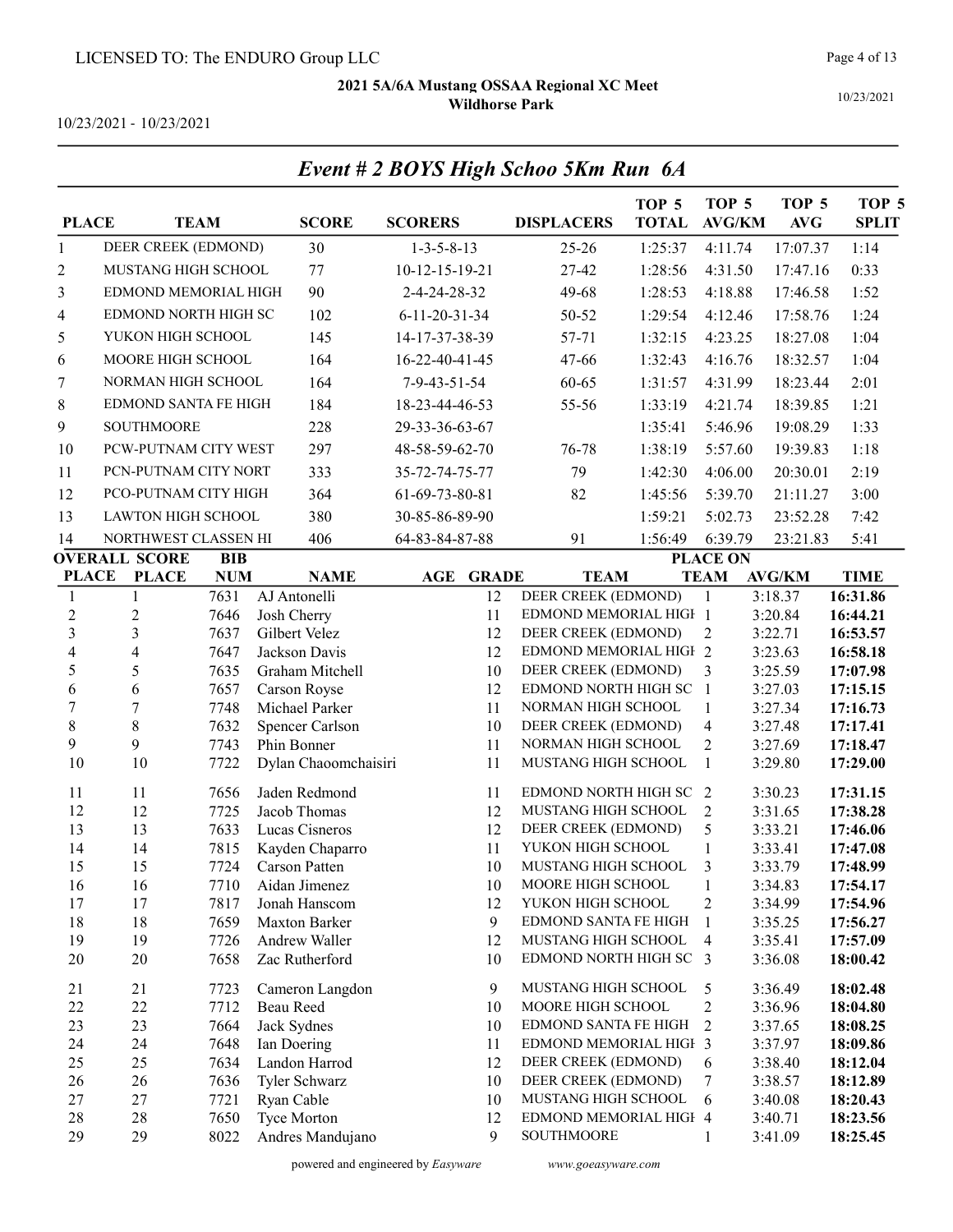10/23/2021 - 10/23/2021

|    |    |      |                      |    | $E$ veni # 4 DOTS trigh Schoo SKM Kun $\theta$ A |                          |         |          |
|----|----|------|----------------------|----|--------------------------------------------------|--------------------------|---------|----------|
| 30 | 30 | 8001 | David Rich           | 9  | LAWTON HIGH SCHOOL                               | 1                        | 3:41.22 | 18:26.14 |
| 31 | 31 | 7655 | Mason Nader          | 11 | EDMOND NORTH HIGH SC 4                           |                          | 3:41.53 | 18:27.68 |
| 32 | 32 | 7649 | Ethan Goss           | 11 | EDMOND MEMORIAL HIGH 5                           |                          | 3:43.41 | 18:37.09 |
| 33 | 33 | 8019 | Kade Ross            | 12 | <b>SOUTHMOORE</b>                                | 2                        | 3:43.71 | 18:38.56 |
| 34 | 34 | 7654 | Colby Moore          | 10 | EDMOND NORTH HIGH SC                             | 5                        | 3:43.88 | 18:39.44 |
| 35 | 35 | 7757 | Malachi Campbell     | 12 | PCN-PUTNAM CITY NORT                             | $\mathbf{1}$             | 3:45.58 | 18:47.92 |
| 36 | 36 | 8020 | Josh Rammage         | 10 | SOUTHMOORE                                       | 3                        | 3:45.93 | 18:49.68 |
| 37 | 37 | 7816 | Eli George           | 12 | YUKON HIGH SCHOOL                                | 3                        | 3:46.06 | 18:50.31 |
| 38 | 38 | 7819 | Max Marler           | 11 | YUKON HIGH SCHOOL                                | 4                        | 3:46.22 | 18:51.14 |
| 39 | 39 | 7820 | Coy Pope             | 11 | YUKON HIGH SCHOOL                                | 5                        | 3:46.39 | 18:51.95 |
| 40 | 40 | 7707 | Luke Fuller          | 10 | MOORE HIGH SCHOOL                                | 3                        | 3:46.41 | 18:52.08 |
| 41 | 41 | 7709 | Cooper Howe          | 10 | MOORE HIGH SCHOOL                                | $\overline{\mathcal{A}}$ | 3:46.69 | 18:53.49 |
| 42 | 42 | 7727 | Derrick Willson      | 12 | MUSTANG HIGH SCHOOL                              | 7                        | 3:47.14 | 18:55.73 |
| 43 | 43 | 7747 | Kohtaka Orikasa      | 9  | NORMAN HIGH SCHOOL                               | 3                        | 3:47.28 | 18:56.44 |
| 44 | 44 | 7662 | Caleb Newberry       | 12 | EDMOND SANTA FE HIGH                             | 3                        | 3:47.48 | 18:57.40 |
| 45 | 45 | 7711 | <b>Blane Long</b>    | 12 | MOORE HIGH SCHOOL                                | 5                        | 3:47.66 | 18:58.32 |
| 46 | 46 | 7660 | Maxwell Boughman     | 10 | EDMOND SANTA FE HIGH                             | $\overline{4}$           | 3:47.88 | 18:59.43 |
| 47 | 47 | 7713 | <b>Riley White</b>   | 12 | MOORE HIGH SCHOOL                                | 6                        | 3:48.07 | 19:00.35 |
| 48 | 48 | 7775 | Anthony Gomez        | 10 | PCW-PUTNAM CITY WEST                             | $\overline{1}$           | 3:48.27 | 19:01.37 |
| 49 | 49 | 7645 | Hayden Boyett        | 12 | EDMOND MEMORIAL HIGH 6                           |                          | 3:48.61 | 19:03.08 |
| 50 | 50 | 7652 | Cole Davenport       | 10 | EDMOND NORTH HIGH SC 6                           |                          | 3:49.02 | 19:05.12 |
| 51 | 51 | 7742 | Dane Adams           | 10 | NORMAN HIGH SCHOOL                               | 4                        | 3:49.38 | 19:06.93 |
| 52 | 52 | 7653 | Victor Gitonga       | 11 | EDMOND NORTH HIGH SC                             | 7                        | 3:51.01 | 19:15.09 |
| 53 | 53 | 7665 | Jesse Willbanks      | 12 | EDMOND SANTA FE HIGH                             | 5                        | 3:51.58 | 19:17.92 |
| 54 | 54 | 7744 | Cole Eberle          | 11 | NORMAN HIGH SCHOOL                               | 5                        | 3:51.72 | 19:18.63 |
| 55 | 55 | 7661 | Amari Kinyanjui      | 11 | EDMOND SANTA FE HIGH                             | 6                        | 3:51.89 | 19:19.49 |
| 56 | 56 | 7663 | Jayden Pierce        | 11 | EDMOND SANTA FE HIGH                             | 7                        | 3:53.51 | 19:27.58 |
| 57 | 57 | 7821 | Jairo Rosas          | 10 | YUKON HIGH SCHOOL                                | 6                        | 3:53.80 | 19:29.00 |
| 58 | 58 | 7772 | <b>Edward Buz</b>    | 11 | PCW-PUTNAM CITY WEST                             | $\overline{2}$           | 3:54.22 | 19:31.13 |
| 59 | 59 | 7773 | Richie Buz           | 10 | PCW-PUTNAM CITY WEST                             | 3                        | 3:55.78 | 19:38.93 |
| 60 |    | 7614 | Jose Saldivar        | 9  | CAPITOL HILL HIGH SC                             | 1                        | 3:56.19 | 19:40.96 |
| 61 | 60 | 7745 | Michael James        | 9  | NORMAN HIGH SCHOOL                               | 6                        | 3:56.49 | 19:42.47 |
| 62 | 61 | 7769 | Edgar Velasco        | 10 | PCO-PUTNAM CITY HIGH                             | 1                        | 3:57.25 | 19:46.25 |
| 63 | 62 | 7771 | Raul Barrios         | 11 | PCW-PUTNAM CITY WEST 4                           |                          | 3:57.53 | 19:47.67 |
| 64 | 63 | 8023 | Damien Leyva         | 10 | SOUTHMOORE                                       | 4                        | 3:57.68 | 19:48.44 |
| 65 | 64 | 7754 | Diego Martinez       | 12 | NORTHWEST CLASSEN HI                             | 1                        | 3:57.90 | 19:49.50 |
| 66 | 65 | 7746 | Jeremiah Lorance     | 11 | NORMAN HIGH SCHOOL                               | 7                        | 3:58.09 | 19:50.48 |
| 67 | 66 | 7708 | Ryan Howard          | 12 | MOORE HIGH SCHOOL                                | 7                        | 3:59.47 | 19:57.36 |
| 68 | 67 | 8024 | Ethan Hillis         | 11 | <b>SOUTHMOORE</b>                                | 5                        | 3:59.87 | 19:59.36 |
| 69 | 68 | 7651 | Connor Torczon       | 11 | EDMOND MEMORIAL HIGH 7                           |                          | 4:02.76 | 20:13.83 |
| 70 | 69 | 7765 | Gael Mendez          | 12 | PCO-PUTNAM CITY HIGH                             | 2                        | 4:02.80 | 20:14.01 |
| 71 | 70 | 7774 | Diego Calderon       | 12 | PCW-PUTNAM CITY WEST 5                           |                          | 4:04.01 | 20:20.08 |
| 72 | 71 | 7818 | Ethan Lawson         | 10 | YUKON HIGH SCHOOL                                | 7                        | 4:04.63 | 20:23.15 |
| 73 | 72 | 7761 | Oli Pierce           | 10 | PCN-PUTNAM CITY NORT                             | $\overline{c}$           | 4:06.81 | 20:34.07 |
| 74 | 73 | 7764 | Takoda Macias        | 11 | PCO-PUTNAM CITY HIGH                             | 3                        | 4:10.49 | 20:52.45 |
| 75 | 74 | 7758 | <b>Ryan Clements</b> | 10 | PCN-PUTNAM CITY NORT                             | 3                        | 4:11.87 | 20:59.39 |
| 76 | 75 | 7756 | Eli Batts            | 10 | PCN-PUTNAM CITY NORT                             | $\overline{4}$           | 4:12.25 | 21:01.28 |
| 77 | 76 | 7776 | Luis Romero          | 10 | PCW-PUTNAM CITY WEST 6                           |                          | 4:12.62 | 21:03.11 |
| 78 | 77 | 7762 | Hunter Wright        | 10 | PCN-PUTNAM CITY NORT                             | 5                        | 4:13.48 | 21:07.40 |

## Event # 2 BOYS High Schoo 5Km Run 6A

powered and engineered by Easyware www.goeasyware.com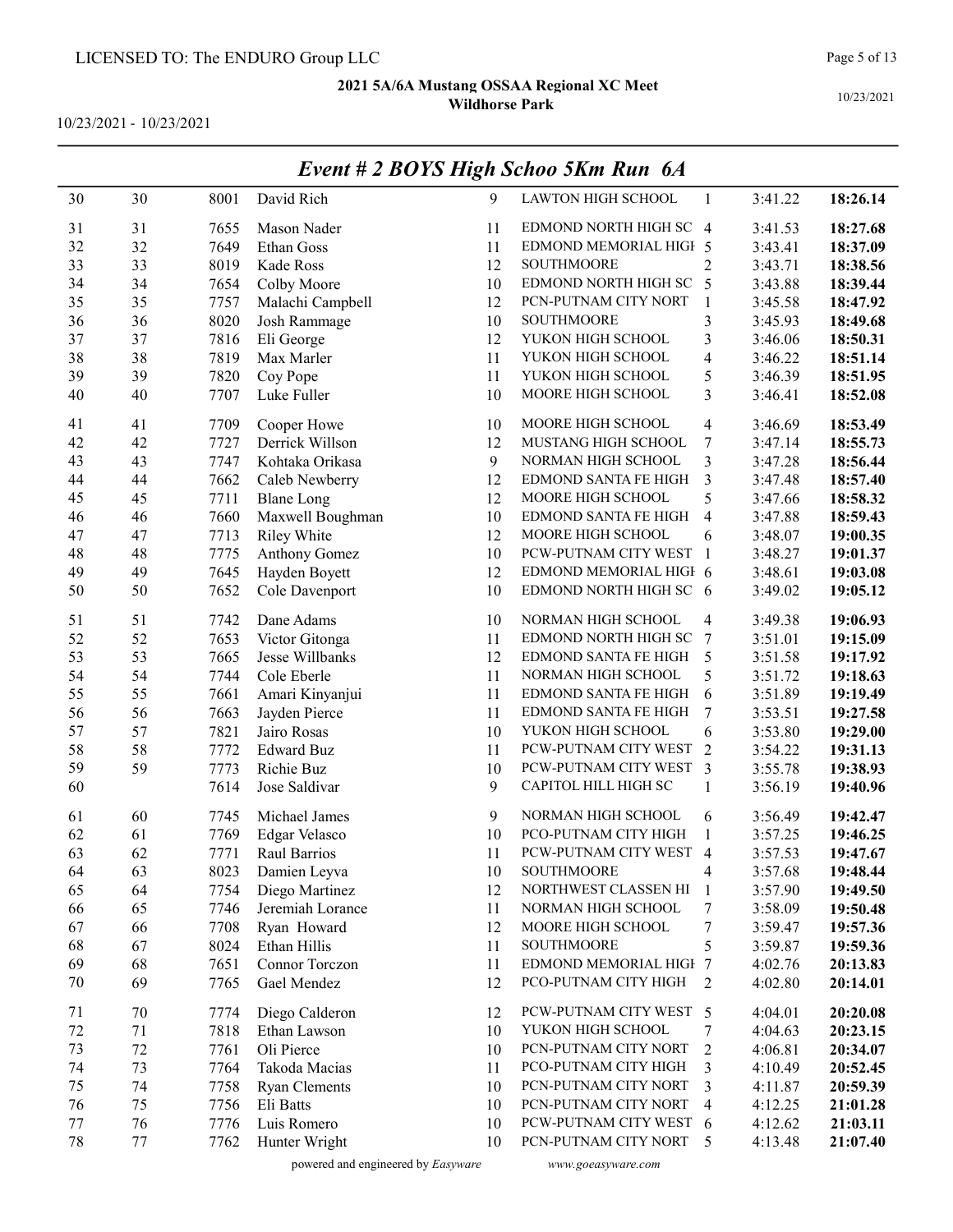10/23/2021 - 10/23/2021

|    |    |      |                            |    | $L$ <i>vchi <math>\pi</math> 2 DOTS High Schoo SKIII Kun</i> $Q/I$ |                |         |          |
|----|----|------|----------------------------|----|--------------------------------------------------------------------|----------------|---------|----------|
| 79 | 78 | 7770 | Jose Aguilar               | 12 | PCW-PUTNAM CITY WEST                                               |                | 4:13.62 | 21:08.14 |
| 80 |    | 7610 | Zacheus Brownell           | 12 | CAPITOL HILL HIGH SC                                               | 2              | 4:22.73 | 21:53.69 |
| 81 | 79 | 7760 | Oshaun Mitchell Kirby      | 10 | PCN-PUTNAM CITY NORT                                               | 6              | 4:24.79 | 22:03.96 |
| 82 | 80 | 7766 | <b>Preston Parnell</b>     | 11 | PCO-PUTNAM CITY HIGH                                               | 4              | 4:27.44 | 22:17.24 |
| 83 | 81 | 7763 | Diego Sauceda              | 10 | PCO-PUTNAM CITY HIGH                                               | 5              | 4:33.28 | 22:46.41 |
| 84 | 82 | 7768 | <b>Steve Ramirez</b>       | 10 | PCO-PUTNAM CITY HIGH                                               | 6              | 4:33.75 | 22:48.78 |
| 85 |    | 7806 | Fernando Rey               | 12 | US GRANT HIGH SCHOOL                                               |                | 4:35.50 | 22:57.53 |
| 86 | 83 | 7751 | Jullian Deleon             | 10 | NORTHWEST CLASSEN HI                                               | $\mathcal{L}$  | 4:37.46 | 23:07.30 |
| 87 | 84 | 7749 | <b>Israel Arenas</b>       | 10 | NORTHWEST CLASSEN HI                                               | $\mathcal{E}$  | 4:38.56 | 23:12.81 |
| 88 | 85 | 8004 | Chandler Woods             | 9  | LAWTON HIGH SCHOOL                                                 | 2              | 4:46.44 | 23:52.23 |
| 89 |    | 7612 | Anwar Lira Molina          | 9  | CAPITOL HILL HIGH SC                                               | 3              | 4:55.81 | 24:39.05 |
| 90 |    | 7616 | Jacob Valentin             | 10 | CAPITOL HILL HIGH SC                                               | $\overline{4}$ | 4:57.30 | 24:46.53 |
| 91 | 86 | 8002 | <b>Trace Cook</b>          | 9  | <b>LAWTON HIGH SCHOOL</b>                                          | 3              | 4:57.48 | 24:47.44 |
| 92 |    | 7807 | Enrique Sanchez            | 10 | US GRANT HIGH SCHOOL                                               | $\mathcal{L}$  | 5:01.58 | 25:07.90 |
| 93 | 87 | 7752 | Andres Iniguez             | 10 | NORTHWEST CLASSEN HI                                               | $\overline{4}$ | 5:01.73 | 25:08.68 |
| 94 | 88 | 7750 | <b>Bislam Barrioslopez</b> | 9  | NORTHWEST CLASSEN HI                                               | 5              | 5:06.17 | 25:30.88 |
| 95 | 89 | 8005 | Clemente Delgado           | 9  | <b>LAWTON HIGH SCHOOL</b>                                          | 4              | 5:13.49 | 26:07.47 |
| 96 | 90 | 8003 | Christopher Williams       | 9  | <b>LAWTON HIGH SCHOOL</b>                                          | 5              | 5:13.63 | 26:08.15 |
| 97 | 91 | 7753 | Alfredo Lopez              | 10 | NORTHWEST CLASSEN HI                                               | 6              | 5:13.83 | 26:09.17 |

### Event # 2 BOYS High Schoo 5Km Run 6A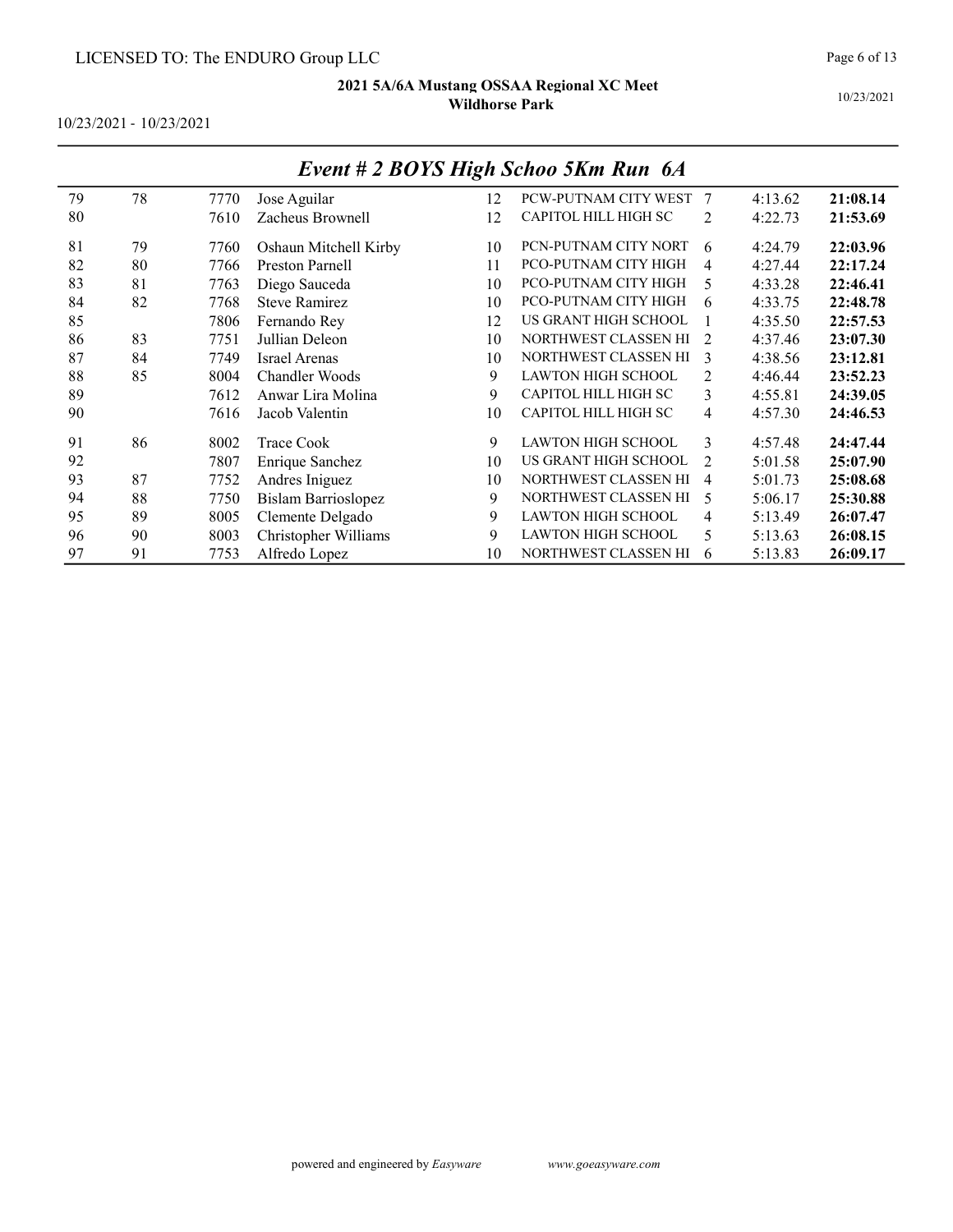10/23/2021

10/23/2021 - 10/23/2021

| <b>PLACE</b>             |                                              | <b>TEAM</b>              | <b>SCORE</b>             | <b>SCORERS</b>      | <b>DISPLACERS</b>                                 | TOP 5<br><b>TOTAL</b> | TOP <sub>5</sub><br><b>AVG/KM</b> | TOP <sub>5</sub><br><b>AVG</b> | TOP <sub>5</sub><br><b>SPLIT</b> |
|--------------------------|----------------------------------------------|--------------------------|--------------------------|---------------------|---------------------------------------------------|-----------------------|-----------------------------------|--------------------------------|----------------------------------|
| $\mathbf{1}$             | PIEDMONT HIGH SCHOOL                         |                          | 16                       | $1 - 2 - 3 - 4 - 6$ | $7 - 16$                                          | 1:47:09               | 4:17.14                           | 21:25.72                       | 1:17                             |
| $\overline{c}$           | NOBLE HIGH SCHOOL                            |                          | 74                       | 8-10-14-19-23       | 29-40                                             | 1:55:23               | 4:36.93                           | 23:04.65                       | 2:03                             |
| 3                        | <b>SANTA FE SOUTH HIGH</b>                   |                          | 76                       | 5-11-13-20-27       | 31-37                                             | 1:55:35               | 4:37.40                           | 23:07.02                       | 3:01                             |
| 4                        | CARL ALBERT HIGH SCH                         |                          | 122                      | 9-17-28-30-38       | 43-46                                             | 2:01:45               | 4:52.21                           | 24:21.08                       | 3:42                             |
| 5                        | MT ST MARY HIGH SCHO                         |                          | 140                      | 12-15-21-39-53      |                                                   | 2:03:46               | 4:57.05                           | 24:45.29                       | 5:57                             |
| 6                        | DUNCAN HIGH SCHOOL                           |                          | 172                      | 18-32-36-41-45      | 56                                                | 2:08:45               | 5:08.99                           | 25:44.95                       | 3:47                             |
| 7                        | SOUTHEAST HIGH SCHOO                         |                          | 187                      | 24-26-42-47-48      |                                                   | 2:11:17               | 5:15.08                           | 26:15.41                       | 3:02                             |
| 8                        | NEWCASTLE HIGH SCHOO                         |                          | 198                      | 25-33-34-52-54      | 58-62                                             | 2:12:30               | 5:17.99                           | 26:29.96                       | 3:57                             |
| 9                        | <b>LAWTON MACARTHUR HIG</b>                  |                          | 243                      | 22-49-51-60-61      |                                                   | 2:21:29               | 5:39.57                           | 28:17.86                       | 6:54                             |
|                          | <b>CLASSEN SAS HIGH SCH</b>                  |                          | 256                      | 35-44-55-59-63      | 65-67                                             | 2:23:25               | 5:44.19                           | 28:40.96                       | 5:44                             |
| 10                       |                                              |                          |                          |                     |                                                   |                       |                                   |                                |                                  |
| 11                       | WESTERN HEIGHTS HIGH<br><b>OVERALL SCORE</b> |                          | 305                      | 50-57-64-66-68      |                                                   | 2:47:54               | 6:42.96                           | 33:34.82                       | 13:59                            |
| <b>PLACE</b>             | <b>PLACE</b>                                 | <b>BIB</b><br><b>NUM</b> | <b>NAME</b>              | AGE<br><b>GRADE</b> | <b>TEAM</b>                                       |                       | <b>PLACE ON</b><br><b>TEAM</b>    | <b>AVG/KM</b>                  | <b>TIME</b>                      |
| $\mathbf{1}$             | $\mathbf{1}$                                 | 7569                     | Lily Scheck              | 9                   | PIEDMONT HIGH SCHOOL                              |                       | $\mathbf{1}$                      | 4:08.18                        | 20:40.94                         |
| $\sqrt{2}$               |                                              | 7490                     | Audrey Mcelhaney         | 10                  | ELGIN HIGH SCHOOL                                 |                       | 1                                 | 4:15.31                        | 21:16.56                         |
| $\overline{\mathbf{3}}$  | $\overline{c}$                               | 7567                     | Sydnie Cox               | 11                  | PIEDMONT HIGH SCHOOL                              |                       | $\overline{2}$                    | 4:16.81                        | 21:24.07                         |
| $\overline{\mathcal{L}}$ | 3                                            | 7564                     | Aubrey Bray              | 12                  | PIEDMONT HIGH SCHOOL                              |                       | 3                                 | 4:18.18                        | 21:30.92                         |
| 5                        | $\overline{4}$                               | 7565                     | Emily Caldwell           | 9                   | PIEDMONT HIGH SCHOOL                              |                       | $\overline{4}$                    | 4:18.89                        | 21:34.49                         |
| 6                        | 5                                            | 7574                     | Natali Ruiz              | 12                  | SANTA FE SOUTH HIGH                               |                       | 1                                 | 4:22.23                        | 21:51.19                         |
| $\overline{7}$           | 6                                            | 7563                     | Macie Brannum            | 12                  | PIEDMONT HIGH SCHOOL                              |                       | 5                                 | 4:23.63                        | 21:58.18                         |
| 8                        | 7                                            | 7566                     | Rachel Caldwell          | 11                  | PIEDMONT HIGH SCHOOL                              |                       | 6                                 | 4:24.48                        | 22:02.41                         |
| 9                        | $\,8\,$                                      | 7533                     | Erika Pena               | 12                  | NOBLE HIGH SCHOOL                                 |                       | 1                                 | 4:25.51                        | 22:07.56                         |
| 10                       |                                              | 7489                     | Kendyl Marrero           | 11                  | ELGIN HIGH SCHOOL                                 |                       | $\overline{2}$                    | 4:25.88                        | 22:09.43                         |
| 11                       | 9                                            | 7440                     | Ashlee Davison           | 10                  | CARL ALBERT HIGH SCH                              |                       | $\mathbf{1}$                      | 4:26.23                        | 22:11.19                         |
| 12                       | 10                                           | 7530                     | Leah Hickok              | 11                  | NOBLE HIGH SCHOOL                                 |                       | $\overline{c}$                    | 4:28.78                        | 22:23.92                         |
| 13                       | 11                                           | 7575                     | Zamira Santillan         | 12                  | SANTA FE SOUTH HIGH                               |                       | $\overline{2}$                    | 4:29.25                        | 22:26.26                         |
| 14                       | 12                                           | 7510                     | Makenzi Dehart           | 10                  | MT ST MARY HIGH SCHO                              |                       | $\mathbf{1}$                      | 4:29.98                        | 22:29.93                         |
| 15                       | 13                                           | 7571                     | Florencia Cabrera        | 12                  | SANTA FE SOUTH HIGH                               |                       | 3                                 | 4:30.05                        | 22:30.29                         |
| 16                       | 14                                           | 7528                     | Kenzie Heeke             | 11                  | NOBLE HIGH SCHOOL                                 |                       | 3                                 | 4:35.12                        | 22:55.63                         |
| 17                       | 15                                           | 7509                     | Michaela Carney          | 10                  | MT ST MARY HIGH SCHO                              |                       | $\overline{2}$                    | 4:35.17                        | 22:55.88                         |
| 18                       | 16                                           | 7568                     | Falak Maarouf            | 11                  | PIEDMONT HIGH SCHOOL                              |                       | 7                                 | 4:39.40                        | 23:17.00                         |
| 19                       | 17                                           | 7439                     | Mckenna Barnard          | 10                  | <b>CARL ALBERT HIGH SCH</b><br>DUNCAN HIGH SCHOOL |                       | 2                                 | 4:41.81                        | 23:29.09                         |
| $20\,$                   | 18                                           | 7462                     | Ava Miller               | $\overline{9}$      |                                                   |                       | $\mathbf{1}$                      | 4:43.65                        | 23:38.28                         |
| 21                       | 19                                           | 7529                     | Autumn Hickok            | 11                  | NOBLE HIGH SCHOOL                                 |                       | $\overline{\mathcal{A}}$          | 4:45.07                        | 23:45.36                         |
| 22                       | $20\,$                                       | 7573                     | Valeria Jimenez          | 12                  | SANTA FE SOUTH HIGH                               |                       | $\overline{\mathcal{A}}$          | 4:46.91                        | 23:54.58                         |
| 23                       | 21                                           | 7511                     | Lena Hoang               | 11                  | MT ST MARY HIGH SCHO                              |                       | 3                                 | 4:47.55                        | 23:57.77                         |
| 24                       | $22\,$                                       | 7497                     | Kadiany Santana          | 12                  | LAWTON MACARTHUR HIC 1                            |                       |                                   | 4:48.03                        | 24:00.16                         |
| 25                       | 23                                           | 7532                     | Emma Nabors              | 10                  | NOBLE HIGH SCHOOL                                 |                       | 5                                 | 4:50.15                        | 24:10.78                         |
| 26                       |                                              | 7492                     | Cayla Hoch               | 12                  | LAWTON EISENHOWER HI                              |                       | $\overline{1}$                    | 4:51.28                        | 24:16.44                         |
| 27                       |                                              | 8030                     | Melanie Rosales          | 12                  | <b>WOODWARD</b>                                   |                       | 1                                 | 4:52.87                        | 24:24.37                         |
| 28                       | 24                                           | 7581                     | Channey Guzman           | 10                  | SOUTHEAST HIGH SCHOO                              |                       | $\mathbf{1}$                      | 4:55.23                        | 24:36.16                         |
| 29                       | 25                                           | 7526                     | Ashlyn Vasquez           | 11                  | NEWCASTLE HIGH SCHOO 1                            |                       |                                   | 4:55.53                        | 24:37.66                         |
| $30\,$                   | 26                                           | 7578                     | <b>Stephanie Briones</b> | 11                  | SOUTHEAST HIGH SCHOO                              |                       | 2                                 | 4:56.31                        | 24:41.55                         |
| 31                       |                                              | 7501                     | Sanaa West               | 12                  | MIDWEST CITY HIGH SC                              |                       | $\mathbf{1}$                      | 4:57.92                        | 24:49.63                         |
| 32                       | 27                                           | 7576                     | Arely Sidas              | 9                   | SANTA FE SOUTH HIGH                               |                       | 5                                 | 4:58.56                        | 24:52.81                         |

## Event # 3 GIRLS High Schoo 5Km Run 5A

powered and engineered by Easyware www.goeasyware.com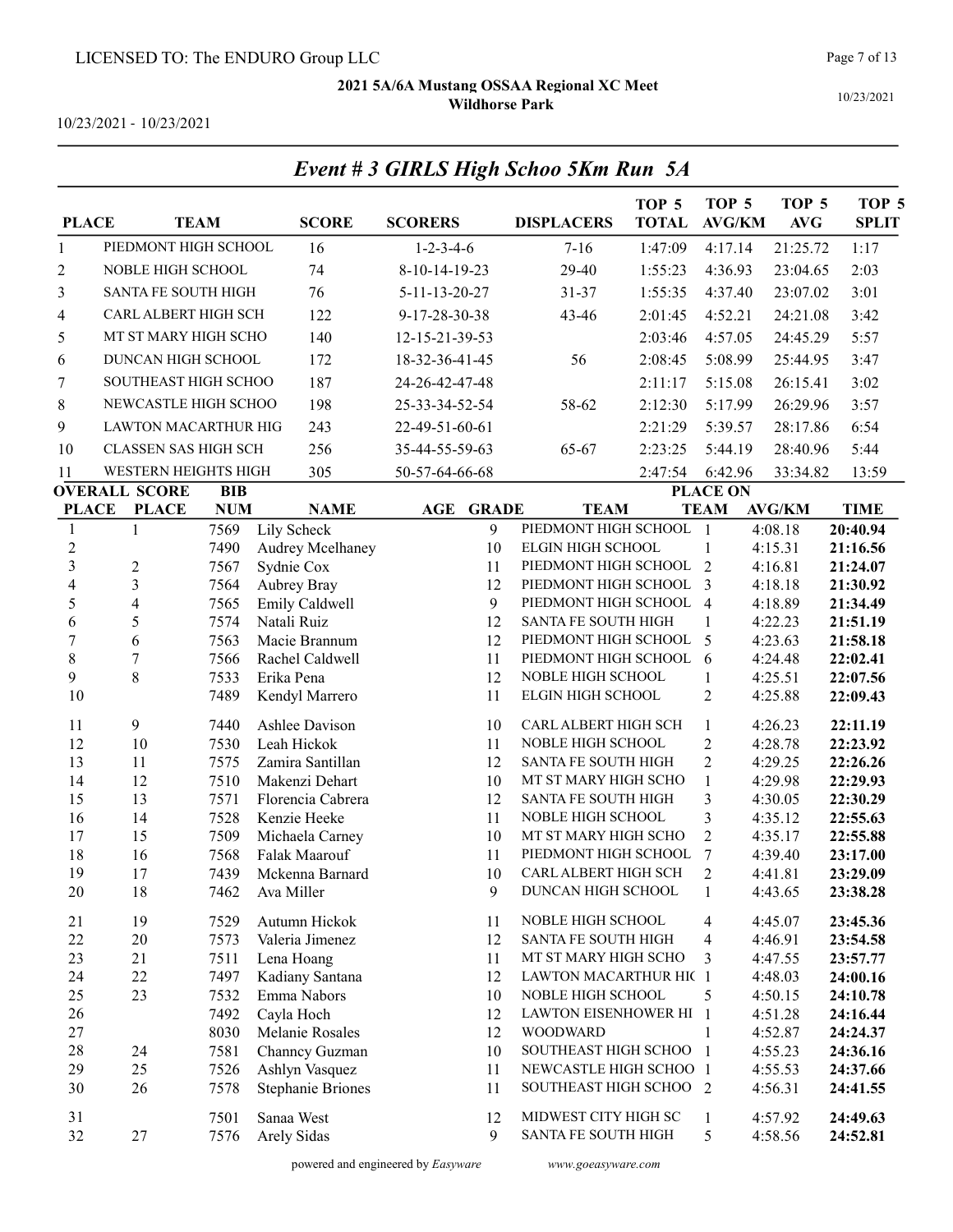10/23/2021 - 10/23/2021

| 33 | 28 | 7442 | Avery Hurst            | 10 | CARL ALBERT HIGH SCH        | 3                       | 5:00.14 | 25:00.73 |
|----|----|------|------------------------|----|-----------------------------|-------------------------|---------|----------|
| 34 | 29 | 7534 | Madison Whitman        | 12 | NOBLE HIGH SCHOOL           | 6                       | 5:00.30 | 25:01.54 |
| 35 |    | 8027 | Aniyah Hudson          | 12 | <b>DEL CITY</b>             | $\mathbf{1}$            | 5:00.88 | 25:04.43 |
| 36 | 30 | 7441 | Bailey Gaiski          | 11 | CARL ALBERT HIGH SCH        | 4                       | 5:02.13 | 25:10.68 |
| 37 | 31 | 7570 | Lydia Brewster         | 10 | SANTA FE SOUTH HIGH         | 6                       | 5:03.24 | 25:16.22 |
| 38 | 32 | 7460 | Katrina Arredondo      | 12 | DUNCAN HIGH SCHOOL          | $\overline{c}$          | 5:03.97 | 25:19.88 |
| 39 | 33 | 7524 | <b>Bentlee Lindsey</b> | 10 | NEWCASTLE HIGH SCHOO        | $\overline{2}$          | 5:05.43 | 25:27.19 |
| 40 | 34 | 7522 | Cadence Howard         | 11 | NEWCASTLE HIGH SCHOO 3      |                         | 5:06.40 | 25:32.02 |
| 41 | 35 | 7448 | Emma Calingasan        | 10 | <b>CLASSEN SAS HIGH SCH</b> | 1                       | 5:08.78 | 25:43.94 |
| 42 |    | 7577 | Shalese Buckner        | 12 | SHAWNEE HIGH SCHOOL         | $\mathbf{1}$            | 5:09.17 | 25:45.85 |
| 43 | 36 | 7464 | Jasmine Morales        | 10 | DUNCAN HIGH SCHOOL          | 3                       | 5:09.27 | 25:46.36 |
| 44 | 37 | 7572 | Karla Jaquez           | 12 | SANTA FE SOUTH HIGH         | 7                       | 5:10.44 | 25:52.24 |
| 45 | 38 | 7445 | Kebryana Thomas        | 11 | CARL ALBERT HIGH SCH        | 5                       | 5:10.75 | 25:53.75 |
| 46 | 39 | 7512 | Paisley Shannon        | 10 | MT ST MARY HIGH SCHO        | 4                       | 5:11.10 | 25:55.53 |
| 47 | 40 | 7531 | Grace Mitchell         | 9  | NOBLE HIGH SCHOOL           | 7                       | 5:17.21 | 26:26.06 |
| 48 | 41 | 7465 | Jordan Patterson       | 12 | DUNCAN HIGH SCHOOL          | $\overline{\mathbf{4}}$ | 5:18.93 | 26:34.68 |
| 49 | 42 | 7583 | Mirian Martinez        | 10 | SOUTHEAST HIGH SCHOO        | 3                       | 5:20.85 | 26:44.25 |
| 50 | 43 | 7444 | Kaley Plouff           | 11 | CARL ALBERT HIGH SCH        | 6                       | 5:23.45 | 26:57.27 |
| 51 | 44 | 7447 | Ana Calingasan         | 9  | <b>CLASSEN SAS HIGH SCH</b> | $\overline{c}$          | 5:24.27 | 27:01.38 |
| 52 | 45 | 7466 | Jentry Seeberger       | 11 | DUNCAN HIGH SCHOOL          | 5                       | 5:29.11 | 27:25.59 |
| 53 | 46 | 7443 | Abigail Nolen          | 10 | CARL ALBERT HIGH SCH        | 7                       | 5:30.90 | 27:34.52 |
| 54 | 47 | 7580 | Rebekah Escobedo       | 10 | SOUTHEAST HIGH SCHOO        | $\overline{\mathbf{4}}$ | 5:31.21 | 27:36.05 |
| 55 | 48 | 7582 | Michelle Guzman        | 9  | SOUTHEAST HIGH SCHOO        | 5                       | 5:31.80 | 27:39.04 |
| 56 |    | 7500 | Addison Cothren        | 10 | MIDWEST CITY HIGH SC        | $\overline{c}$          | 5:32.17 | 27:40.87 |
| 57 | 49 | 7496 | Kaylee Moody           | 10 | LAWTON MACARTHUR HIC 2      |                         | 5:37.23 | 28:06.15 |
| 58 | 50 | 7586 | Natalie HernandezTrejo | 12 | WESTERN HEIGHTS HIGH        | $\overline{1}$          | 5:38.46 | 28:12.30 |
| 59 | 51 | 7495 | Andrine Kleppe         | 12 | LAWTON MACARTHUR HIC 3      |                         | 5:38.61 | 28:13.08 |
| 60 |    | 7488 | Hannah Keahbone        | 9  | ELGIN HIGH SCHOOL           | 3                       | 5:39.31 | 28:16.59 |
| 61 | 52 | 7523 | Katie Lewis            | 9  | NEWCASTLE HIGH SCHOO 4      |                         | 5:39.62 | 28:18.12 |
| 62 | 53 | 7513 | Anna Sherman           | 11 | MT ST MARY HIGH SCHO        | 5                       | 5:41.47 | 28:27.37 |
| 63 | 54 | 7521 | Kaylin Holmes          | 10 | NEWCASTLE HIGH SCHOO 5      |                         | 5:42.97 | 28:34.85 |
| 64 | 55 | 7450 | Emmalyn Mcbride        | 10 | CLASSEN SAS HIGH SCH        | 3                       | 5:48.83 | 29:04.15 |
| 65 | 56 | 7463 | Sydney Miller          | 9  | DUNCAN HIGH SCHOOL          | 6                       | 5:55.40 | 29:37.03 |
| 66 | 57 | 7584 | Sherlyn AcevedoClavel  | 11 | WESTERN HEIGHTS HIGH        | $\overline{c}$          | 5:55.93 | 29:39.69 |
| 67 | 58 | 7527 | Ava Wright             | 9  | NEWCASTLE HIGH SCHOO 6      |                         | 5:58.23 | 29:51.16 |
| 68 | 59 | 7446 | Aamiyah Brownharris    | 10 | <b>CLASSEN SAS HIGH SCH</b> | 4                       | 6:01.31 | 30:06.56 |
| 69 | 60 | 7494 | Letzia De Angelis      | 12 | LAWTON MACARTHUR HIC 4      |                         | 6:03.04 | 30:15.22 |
| 70 |    | 8032 | Maya Pittman           | 12 | <b>WOODWARD</b>             | 2                       | 6:06.03 | 30:30.17 |
| 71 | 61 | 7498 | Breanna Skurzewski     | 10 | LAWTON MACARTHUR HIC 5      |                         | 6:10.94 | 30:54.73 |
| 72 |    | 7426 | <b>Sharich Benitez</b> | 9  | ALTUS HIGH SCHOOL           | 1                       | 6:11.39 | 30:56.97 |
| 73 |    | 7428 | Hayven Fleitman        | 11 | ARDMORE HIGH SCHOOL         | $\mathbf{1}$            | 6:12.22 | 31:01.10 |
| 74 |    | 8026 | Layla Green            | 12 | <b>DEL CITY</b>             | $\overline{c}$          | 6:15.25 | 31:16.28 |
| 75 | 62 | 7525 | Emma Allen             | 11 | NEWCASTLE HIGH SCHOO 7      |                         | 6:17.35 | 31:26.78 |
| 76 | 63 | 7452 | Giselle Trick          | 9  | <b>CLASSEN SAS HIGH SCH</b> | 5                       | 6:17.76 | 31:28.81 |
| 77 |    | 7491 | Hannah Shutts          | 10 | ELGIN HIGH SCHOOL           | 4                       | 6:21.09 | 31:45.48 |
| 78 | 64 | 7588 | Kelcy Mezaramos        | 12 | WESTERN HEIGHTS HIGH        | 3                       | 6:24.15 | 32:00.75 |
| 79 |    | 8033 | Aleah Chase            | 12 | <b>WOODWARD</b>             | 3                       | 6:25.81 | 32:09.08 |
| 80 |    | 8028 | Lesly Torres           | 12 | DEL CITY                    | 3                       | 6:30.94 | 32:34.72 |
| 81 |    | 7493 | Liliana Kester         | 12 | LAWTON EISENHOWER HI 2      |                         | 6:41.23 | 33:26.16 |

## Event # 3 GIRLS High Schoo 5Km Run 5A

powered and engineered by Easyware www.goeasyware.com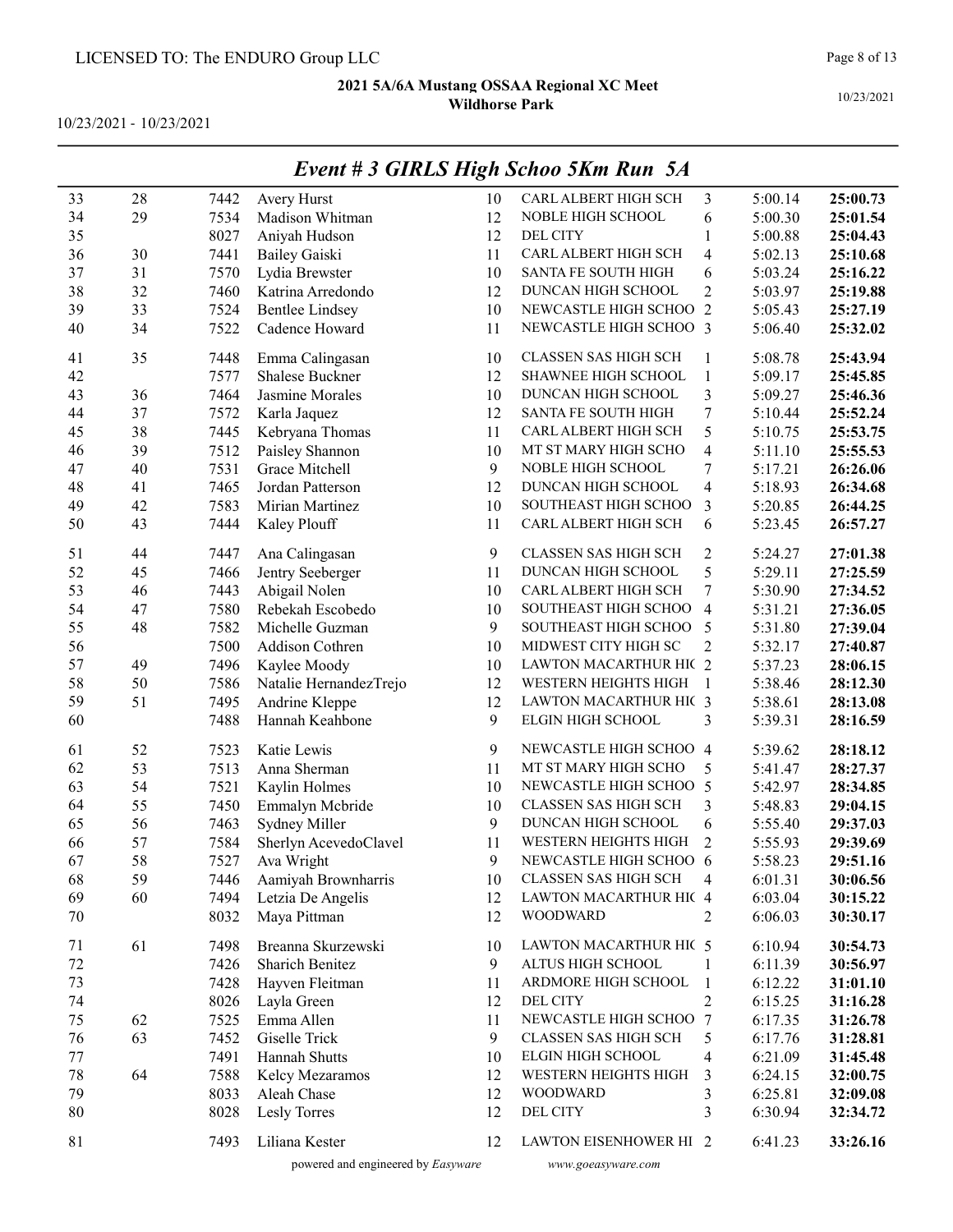|    | $L$ rent $\pi$ 3 OTKLS THen SCHOO JAM Kun JA |      |                          |    |                             |                |         |          |  |  |  |  |
|----|----------------------------------------------|------|--------------------------|----|-----------------------------|----------------|---------|----------|--|--|--|--|
| 82 |                                              | 7429 | Nichole Gould            | 11 | ARDMORE HIGH SCHOOL         | - 2            | 6:48.13 | 34:00.69 |  |  |  |  |
| 83 |                                              | 8029 | Keira Farris             | 12 | <b>DEL CITY</b>             | 4              | 6:50.47 | 34:12.38 |  |  |  |  |
| 84 |                                              | 7425 | Hannah Bearden           | 11 | ALTUS HIGH SCHOOL           | 2              | 6:53.69 | 34:28.48 |  |  |  |  |
| 85 | 65                                           | 7449 | Sydney Hart              | 9  | CLASSEN SAS HIGH SCH        | -6             | 7:06.68 | 35:33.40 |  |  |  |  |
| 86 | 66                                           | 7587 | Baneza Lamas Jimenez     | 12 | WESTERN HEIGHTS HIGH        | $\overline{4}$ | 7:09.92 | 35:49.64 |  |  |  |  |
| 87 |                                              | 7431 | Audrey Teel              | 9  | ARDMORE HIGH SCHOOL         | $\mathcal{E}$  | 7:15.88 | 36:19.40 |  |  |  |  |
| 88 |                                              | 7427 | Jiselle Julian           | 9  | ALTUS HIGH SCHOOL           | 3              | 7:21.29 | 36:46.48 |  |  |  |  |
| 89 |                                              | 7499 | Jesena Collins           | 10 | MIDWEST CITY HIGH SC        | 3              | 7:29.66 | 37:28.31 |  |  |  |  |
| 90 |                                              | 7430 | Shema Marris             | 12 | ARDMORE HIGH SCHOOL         | $\overline{4}$ | 7:48.98 | 39:04.93 |  |  |  |  |
| 91 | 67                                           | 7451 | Laurel Mossman           | 12 | <b>CLASSEN SAS HIGH SCH</b> | -7             | 8:01.22 | 40:06.13 |  |  |  |  |
| 92 | 68                                           | 7585 | Arianna Hernandezherrera | 12 | WESTERN HEIGHTS HIGH        |                | 8:26.34 | 42:11.73 |  |  |  |  |

### Event # 3 GIRLS High Schoo 5Km Run 5A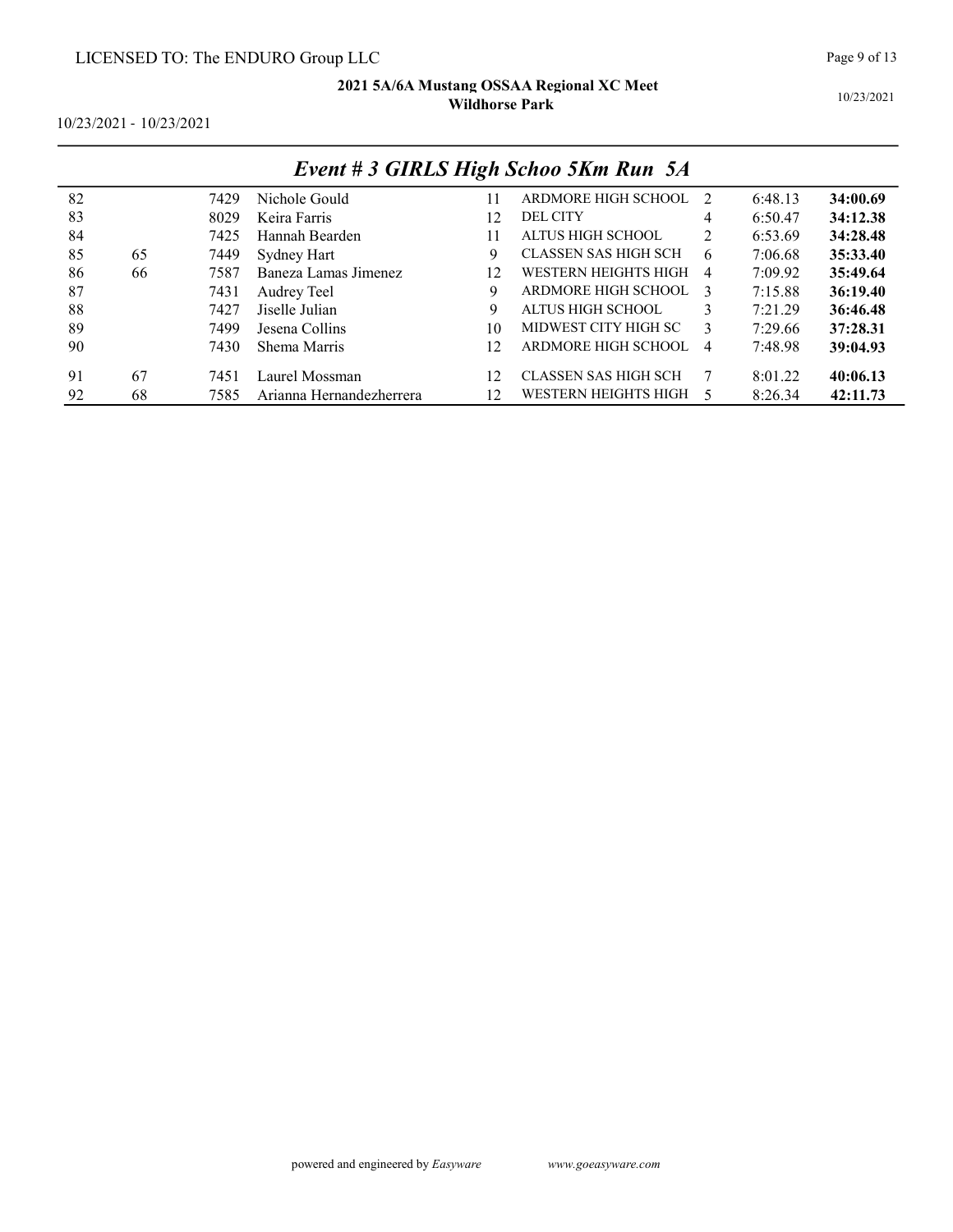Event # 4 BOYS High Schoo 5Km Run 5A

10/23/2021

10/23/2021 - 10/23/2021

| <b>PLACE</b>     |                                      | <b>TEAM</b>       | <b>SCORE</b>                           | <b>SCORERS</b>        |                  | <b>DISPLACERS</b>                                | TOP <sub>5</sub><br><b>TOTAL</b> | TOP <sub>5</sub><br>$\mathbf{AVG} / \mathbf{KM}$ | TOP <sub>5</sub><br>$\mathbf{AVG}$ | TOP 5<br><b>SPLIT</b> |
|------------------|--------------------------------------|-------------------|----------------------------------------|-----------------------|------------------|--------------------------------------------------|----------------------------------|--------------------------------------------------|------------------------------------|-----------------------|
| $\mathbf{1}$     | PIEDMONT HIGH SCHOOL                 |                   | 40                                     | $1 - 3 - 6 - 10 - 20$ |                  | 27-33                                            | 1:28:44                          | 4:17.14                                          | 17:44.72                           | 1:51                  |
| $\overline{c}$   | GUYMON HIGH SCHOOL                   |                   | 64                                     | 7-9-13-16-19          |                  | $30 - 31$                                        | 1:31:37                          | 3:39.87                                          | 18:19.36                           | 1:03                  |
| 3                | <b>ELGIN HIGH SCHOOL</b>             |                   | 143                                    | 8-17-34-35-49         |                  | 79-102                                           | 1:35:54                          | 3:50.17                                          | 19:10.87                           | 1:59                  |
| 4                | DUNCAN HIGH SCHOOL                   |                   | 177                                    | 2-22-43-46-64         |                  | 68                                               | 1:36:11                          | 5:08.99                                          | 19:14.19                           | 3:11                  |
| 5                | SANTA FE SOUTH HIGH                  |                   | 178                                    | 12-24-39-45-58        |                  | 59-85                                            | 1:37:31                          | 4:37.40                                          | 19:30.18                           | 1:44                  |
| 6                | CARL ALBERT HIGH SCH                 |                   | 195                                    | 5-42-47-48-53         |                  | 80-84                                            | 1:37:31                          | 4:52.21                                          | 19:30.26                           | 2:34                  |
| 7                | <b>CLASSEN SAS HIGH SCH</b>          |                   | 195                                    | 14-26-41-54-60        |                  | 87-92                                            | 1:37:51                          | 5:44.19                                          | 19:34.18                           | 1:41                  |
| $8\phantom{1}$   | ALTUS HIGH SCHOOL                    |                   | 240                                    | 4-21-32-88-95         |                  | 108-111                                          | 1:39:25                          | 3:58.58                                          | 19:52.93                           | 4:41                  |
| 9                | NEWCASTLE HIGH SCHOO                 |                   | 253                                    | 28-44-51-63-67        |                  | 78-82                                            | 1:39:51                          | 5:17.99                                          | 19:58.13                           | 1:00                  |
| 10               | SHAWNEE HIGH SCHOOL                  |                   | 264                                    | 11-37-55-65-96        |                  |                                                  | 1:40:51                          | 4:02.06                                          | 20:10.30                           | 3:58                  |
| 11               | MT ST MARY HIGH SCHO                 |                   | 266                                    | 29-36-57-69-75        |                  | 83-86                                            | 1:40:09                          | 4:57.05                                          | 20:01.86                           | 1:11                  |
| 12               | LAWTON MACARTHUR HIG                 |                   | 289                                    | 18-50-72-73-76        |                  | 77-115                                           | 1:40:10                          | 5:39.57                                          | 20:02.09                           | 1:59                  |
| 13               | NOBLE HIGH SCHOOL                    |                   | 302                                    | 23-56-62-71-90        |                  | 100-103                                          | 1:41:26                          | 4:36.93                                          | 20:17.22                           | 2:33                  |
| 14               | LAWTON EISENHOWER HI                 |                   | 366                                    | 40-61-74-94-97        |                  | 112-122                                          | 1:45:04                          | 4:12.14                                          | 21:00.72                           | 2:37                  |
|                  |                                      |                   |                                        |                       |                  |                                                  |                                  |                                                  |                                    |                       |
| 15               | SOUTHEAST HIGH SCHOO                 |                   | 415                                    | 38-81-93-99-104       |                  | 105-118                                          | 1:48:12                          | 5:15.08                                          | 21:38.43                           | 3:14                  |
| 16               | MIDWEST CITY HIGH SC                 |                   | 438                                    | 25-70-106-117-120     |                  | 125                                              | 1:54:04                          | 4:33.74                                          | 22:48.73                           | 6:49                  |
| 17               | WESTERN HEIGHTS HIGH                 |                   | 460                                    | 15-89-113-119-124     |                  | 126                                              | 1:57:18                          | 6:42.96                                          | 23:27.70                           | 8:37                  |
| 18               | <b>DEL CITY</b>                      |                   | 473                                    | 52-91-107-109-114     |                  | 116-121                                          | 1:53:14                          | 4:31.75                                          | 22:38.76                           | 4:16                  |
| 19               | EL RENO HIGH SCHOOL                  |                   | 498                                    | 66-98-101-110-123     |                  |                                                  | 1:56:08                          | 4:38.72                                          | 23:13.64                           | 6:21                  |
| <b>PLACE</b>     | <b>OVERALL SCORE</b><br><b>PLACE</b> | BIB<br><b>NUM</b> | <b>NAME</b>                            |                       | <b>AGE GRADE</b> | <b>TEAM</b>                                      |                                  | <b>PLACE ON</b><br><b>TEAM</b>                   | <b>AVG/KM</b>                      | <b>TIME</b>           |
| 1                | 1                                    | 7777              | <b>Tanner Bailey</b>                   |                       | 12               | PIEDMONT HIGH SCHOOL                             |                                  | $\overline{1}$                                   | 3:23.39                            | 16:56.97              |
| $\overline{2}$   | $\overline{2}$                       |                   |                                        |                       |                  |                                                  |                                  |                                                  |                                    |                       |
|                  |                                      | 7640              | Kaceson Lolar                          |                       | 12               | DUNCAN HIGH SCHOOL                               |                                  | $\mathbf{1}$                                     | 3:24.81                            | 17:04.09              |
| $\overline{3}$   | $\overline{\mathbf{3}}$              | 7781              | Dade Humes                             |                       | 10               | PIEDMONT HIGH SCHOOL                             |                                  | $\overline{2}$                                   | 3:25.61                            | 17:08.09              |
| 4                | $\overline{\mathbf{4}}$              | 7603              | Justin Ortiz                           |                       | 12               | ALTUS HIGH SCHOOL                                |                                  | $\mathbf{1}$                                     | 3:29.32                            | 17:26.61              |
| 5                | 5                                    | 7617              | Terrance Allen                         |                       | 10               | CARL ALBERT HIGH SCH                             |                                  | $\mathbf{1}$                                     | 3:30.29                            | 17:31.46              |
| 6                | 6                                    | 7780              | Reese Fricke                           |                       | 11               | PIEDMONT HIGH SCHOOL                             |                                  | 3                                                | 3:31.15                            | 17:35.79              |
| $\boldsymbol{7}$ | $\boldsymbol{7}$                     | 7684              | Adam Sium                              |                       | 9                | GUYMON HIGH SCHOOL                               |                                  | $\mathbf{1}$                                     | 3:32.38                            | 17:41.92              |
| $\,8\,$<br>9     | $8\,$<br>9                           | 7675              | Hunter Monostori<br>Nathan Hernandez   |                       | 11<br>12         | ELGIN HIGH SCHOOL<br><b>GUYMON HIGH SCHOOL</b>   |                                  | $\mathbf{1}$<br>$\overline{2}$                   | 3:36.58                            | 18:02.92<br>18:08.00  |
| 10               | 10                                   | 7680<br>7779      | Colby Ferbrache                        |                       | 12               | PIEDMONT HIGH SCHOOL 4                           |                                  |                                                  | 3:37.60<br>3:38.88                 | 18:14.43              |
|                  |                                      |                   |                                        |                       |                  |                                                  |                                  |                                                  |                                    |                       |
| 11               | 11                                   | 7792              | Michael Pearne                         |                       | 11               | SHAWNEE HIGH SCHOOL                              |                                  | 1                                                | 3:40.42                            | 18:22.14              |
| 12<br>13         | 12<br>13                             | 7790<br>7681      | Roberto Soliz                          |                       | 11<br>9          | SANTA FE SOUTH HIGH<br><b>GUYMON HIGH SCHOOL</b> |                                  | $\mathbf{1}$<br>3                                | 3:41.16<br>3:41.78                 | 18:25.83<br>18:28.90  |
| 14               | 14                                   | 7627              | Tesfaye Lire<br>Aiden Kirkpatrick      |                       | 11               | CLASSEN SAS HIGH SCH                             |                                  | 1                                                | 3:42.00                            | 18:30.03              |
| 15               | 15                                   | 7810              | Javier Medina Conde                    |                       | 12               | WESTERN HEIGHTS HIGH                             |                                  | 1                                                | 3:42.17                            | 18:30.87              |
| 16               | 16                                   | 7685              | Merhawi Tesfageorgis                   |                       | 10               | <b>GUYMON HIGH SCHOOL</b>                        |                                  | 4                                                | 3:42.45                            | 18:32.27              |
| 17               | 17                                   | 7673              | Alan Lares                             |                       | 11               | ELGIN HIGH SCHOOL                                |                                  | 2                                                | 3:42.62                            | 18:33.11              |
| 18               | 18                                   | 7693              | Carson Burd                            |                       | 10               | LAWTON MACARTHUR HIC 1                           |                                  |                                                  | 3:42.97                            | 18:34.87              |
| 19<br>20         | 19<br>20                             | 7679<br>7778      | Mulubrehan Gebresilase<br>Kanyon Cobbs |                       | 12<br>11         | GUYMON HIGH SCHOOL<br>PIEDMONT HIGH SCHOOL       |                                  | 5<br>5                                           | 3:45.14<br>3:45.66                 | 18:45.73<br>18:48.34  |
| 21               | 21                                   | 7599              |                                        |                       | 11               | ALTUS HIGH SCHOOL                                |                                  | $\overline{c}$                                   | 3:46.84                            | 18:54.23              |
| 22               | 22                                   | 7641              | Nick Borghini<br>Caleb Mcfatridge      |                       | 10               | DUNCAN HIGH SCHOOL                               |                                  | $\overline{c}$                                   | 3:47.35                            | 18:56.78              |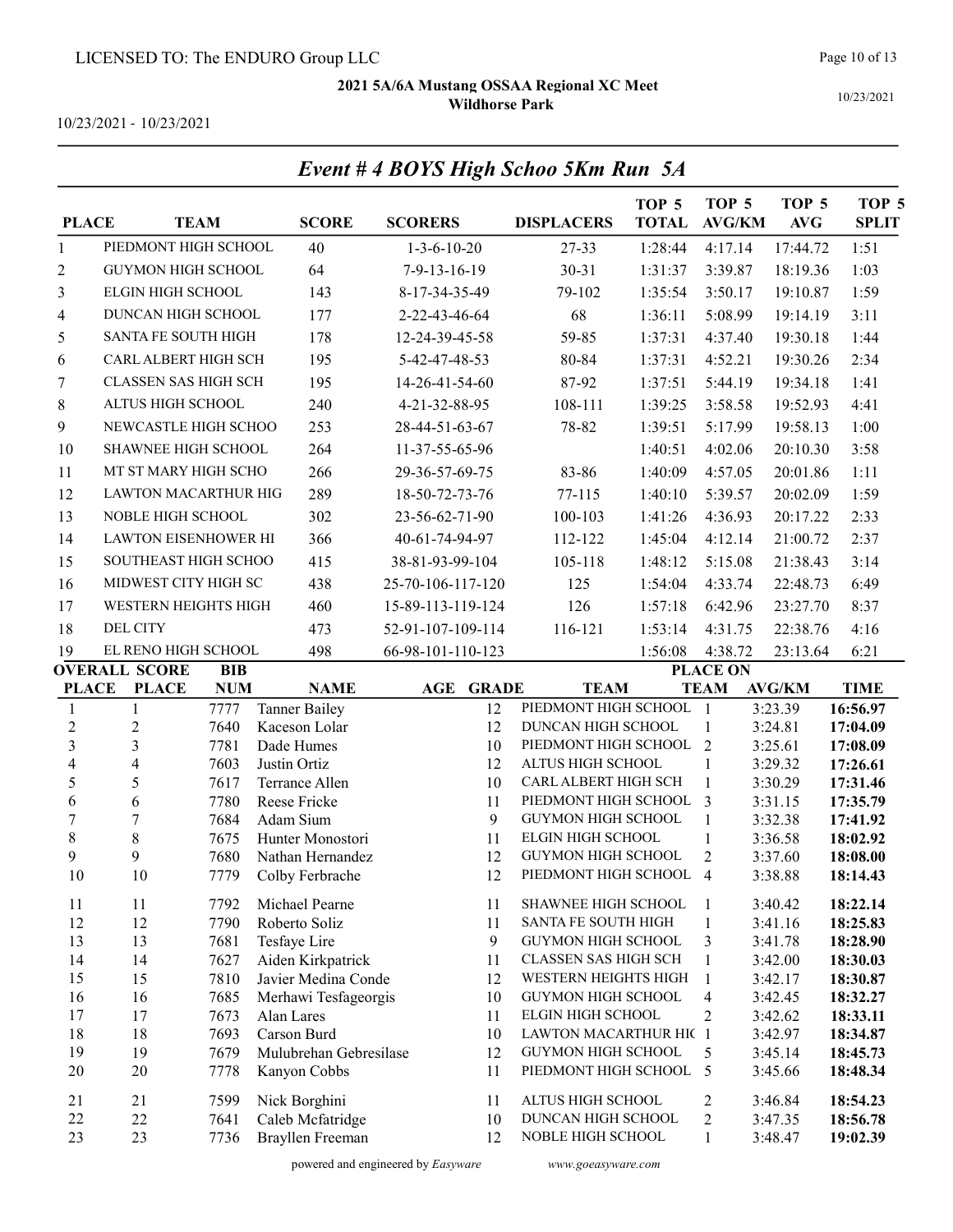10/23/2021 - 10/23/2021

|        |        |      |                                           |    | EVENI # 4 DUTS FIIGN SCHOO SKM KUN SA |                         |         |          |
|--------|--------|------|-------------------------------------------|----|---------------------------------------|-------------------------|---------|----------|
| 24     | 24     | 7787 | Josue Gonzalez                            | 12 | SANTA FE SOUTH HIGH                   | 2                       | 3:50.29 | 19:11.45 |
| 25     | 25     | 7700 | Jacobe Baek                               | 9  | MIDWEST CITY HIGH SC                  | $\mathbf{1}$            | 3:50.45 | 19:12.29 |
| 26     | 26     | 7626 | Adrian Gray                               | 11 | CLASSEN SAS HIGH SCH                  | $\sqrt{2}$              | 3:50.64 | 19:13.23 |
| 27     | 27     | 7782 | Cohen Mcintosh                            | 9  | PIEDMONT HIGH SCHOOL                  | 6                       | 3:50.97 | 19:14.88 |
| 28     | 28     | 7733 | Collin Seely                              | 10 | NEWCASTLE HIGH SCHOO 1                |                         | 3:51.47 | 19:17.39 |
| 29     | 29     | 7719 | John Rockers                              | 10 | MT ST MARY HIGH SCHO                  | $\mathbf{1}$            | 3:52.20 | 19:21.01 |
| 30     | 30     | 7683 | Harrison Oakes                            | 10 | GUYMON HIGH SCHOOL                    | 6                       | 3:52.80 | 19:24.00 |
|        |        |      |                                           |    |                                       |                         |         |          |
| 31     | 31     | 7682 | Jaxon Miller                              | 10 | GUYMON HIGH SCHOOL                    | $\sqrt{ }$              | 3:53.05 | 19:25.25 |
| 32     | 32     | 7604 | John Preston                              | 11 | ALTUS HIGH SCHOOL                     | 3                       | 3:53.22 | 19:26.11 |
| 33     | 33     | 7783 | Jordan Ruvalculba                         | 11 | PIEDMONT HIGH SCHOOL                  | 7                       | 3:53.75 | 19:28.78 |
| 34     | 34     | 7677 | Jordan Pierce                             | 10 | ELGIN HIGH SCHOOL                     | 3                       | 3:54.87 | 19:34.38 |
| 35     | 35     | 7678 | <b>Ben Roberts</b>                        | 11 | ELGIN HIGH SCHOOL                     | $\overline{4}$          | 3:56.21 | 19:41.09 |
| 36     | 36     | 7715 | Jonathan Joseph                           | 12 | MT ST MARY HIGH SCHO                  | $\overline{c}$          | 3:56.48 | 19:42.44 |
| 37     | 37     | 7797 | Zander Wood                               | 12 | SHAWNEE HIGH SCHOOL                   | $\overline{c}$          | 3:56.92 | 19:44.60 |
| 38     | 38     | 7801 | Larnell Baucom                            | 12 | SOUTHEAST HIGH SCHOO                  | $\mathbf{1}$            | 3:57.08 | 19:45.41 |
| 39     | 39     | 7788 | Obed Martinez                             | 10 | SANTA FE SOUTH HIGH                   | 3                       | 3:57.25 | 19:46.28 |
| 40     | $40\,$ | 7690 | Jacob Phelps                              | 12 | LAWTON EISENHOWER HI 1                |                         | 3:57.66 | 19:48.30 |
| 41     | 41     | 7624 | Mason Fair                                | 11 | CLASSEN SAS HIGH SCH                  | 3                       | 3:57.81 | 19:49.07 |
| 42     | 42     | 7622 | Caleb Nolen                               | 12 | CARL ALBERT HIGH SCH                  | $\overline{c}$          | 3:58.22 | 19:51.14 |
| 43     | 43     | 7642 | Drew Taliaferro                           | 11 | DUNCAN HIGH SCHOOL                    | $\overline{\mathbf{3}}$ | 3:59.10 | 19:55.51 |
| 44     | 44     | 7731 | Rendon Parnacher                          | 12 | NEWCASTLE HIGH SCHOO                  | $\overline{2}$          | 3:59.25 | 19:56.28 |
| 45     | 45     | 7785 | Francisco Galvan                          | 10 | SANTA FE SOUTH HIGH                   | $\overline{\mathbf{4}}$ | 3:59.45 | 19:57.29 |
| 46     | 46     | 7638 | Tomas Arredondo                           | 10 | DUNCAN HIGH SCHOOL                    | $\overline{4}$          | 3:59.84 | 19:59.20 |
| 47     | 47     | 7623 | Joshua Robinson                           | 11 | CARL ALBERT HIGH SCH                  | 3                       | 4:00.18 | 20:00.91 |
| 48     | 48     | 7619 | Karsten Geiger                            | 12 | CARL ALBERT HIGH SCH                  | $\overline{\mathbf{4}}$ | 4:00.34 | 20:01.74 |
| 49     | 49     | 7674 | Jeremy Mccracken                          | 12 | ELGIN HIGH SCHOOL                     | 5                       | 4:00.57 | 20:02.86 |
| 50     | 50     | 7697 | Anthony Smith                             | 11 | LAWTON MACARTHUR HIC 2                |                         | 4:00.70 | 20:03.54 |
|        |        |      |                                           |    |                                       |                         |         |          |
| 51     | 51     | 7729 | Clayton Freeman                           | 12 | NEWCASTLE HIGH SCHOO 3                |                         | 4:00.84 | 20:04.23 |
| 52     | 52     | 8038 | Taj Smith                                 | 12 | <b>DEL CITY</b>                       | $\mathbf{1}$            | 4:01.02 | 20:05.11 |
| 53     | 53     | 7618 | Vance Comfort                             | 12 | CARL ALBERT HIGH SCH                  | 5                       | 4:01.21 | 20:06.06 |
| 54     | 54     | 7630 | Truong Tran                               | 12 | <b>CLASSEN SAS HIGH SCH</b>           | $\overline{\mathbf{4}}$ | 4:01.38 | 20:06.92 |
| 55     | 55     | 7793 | Alex Porter                               | 11 | SHAWNEE HIGH SCHOOL                   | 3                       | 4:01.53 | 20:07.66 |
| 56     | 56     | 7740 | Kamden Myers                              | 11 | NOBLE HIGH SCHOOL                     | $\overline{c}$          | 4:01.69 | 20:08.46 |
| 57     | 57     | 7720 | Adan Villa                                | 10 | MT ST MARY HIGH SCHO                  | 3                       | 4:01.86 | 20:09.31 |
| 58     | 58     | 7784 | Alfredo Aguirre                           | 9  | SANTA FE SOUTH HIGH                   | 5                       | 4:02.01 | 20:10.05 |
| 59     | 59     | 7786 | Daniel Gonzalez                           | 9  | SANTA FE SOUTH HIGH                   | 6                       | 4:02.19 | 20:10.95 |
| 60     | 60     | 7628 | Andres Rianomoreno                        | 10 | <b>CLASSEN SAS HIGH SCH</b>           | 5                       | 4:02.33 | 20:11.66 |
|        |        |      |                                           |    | LAWTON EISENHOWER HI 2                |                         |         |          |
| 61     | 61     | 7689 | Jake Eschler                              | 12 | NOBLE HIGH SCHOOL                     |                         | 4:02.49 | 20:12.47 |
| 62     | 62     | 7739 | Eryk Montgomery<br><b>Steven Whitmore</b> | 12 |                                       | 3                       | 4:02.68 | 20:13.42 |
| 63     | 63     | 7734 |                                           | 10 | NEWCASTLE HIGH SCHOO 4                |                         | 4:02.89 | 20:14.48 |
| 64     | 64     | 7644 | Jackson Williams                          | 9  | DUNCAN HIGH SCHOOL                    | 5                       | 4:03.08 | 20:15.41 |
| 65     | 65     | 7796 | Eli Wiley                                 | 12 | SHAWNEE HIGH SCHOOL                   | 4                       | 4:03.29 | 20:16.49 |
| 66     | 66     | 7667 | Jacob Long                                | 12 | EL RENO HIGH SCHOOL                   | 1                       | 4:03.47 | 20:17.36 |
| 67     | 67     | 7732 | Wade Pruitt                               | 12 | NEWCASTLE HIGH SCHOO 5                |                         | 4:03.65 | 20:18.29 |
| 68     | 68     | 7639 | Isreal Hernandez                          | 9  | DUNCAN HIGH SCHOOL                    | 6                       | 4:04.25 | 20:21.26 |
| 69     | 69     | 7717 | Nathan Morris                             | 12 | MT ST MARY HIGH SCHO                  | 4                       | 4:04.85 | 20:24.27 |
| $70\,$ | 70     | 7701 | Daryen Jefferson                          | 10 | MIDWEST CITY HIGH SC                  | $\overline{c}$          | 4:05.02 | 20:25.11 |
| 71     | 71     | 7737 | Jadon Maxwell                             | 11 | NOBLE HIGH SCHOOL                     | 4                       | 4:05.22 | 20:26.14 |
| 72     | 72     | 7694 | Dominic Collins                           | 10 | LAWTON MACARTHUR HIC 3                |                         | 4:05.72 | 20:28.63 |
|        |        |      |                                           |    |                                       |                         |         |          |

## Event # 4 BOYS High Schoo 5Km Run 5A

powered and engineered by Easyware www.goeasyware.com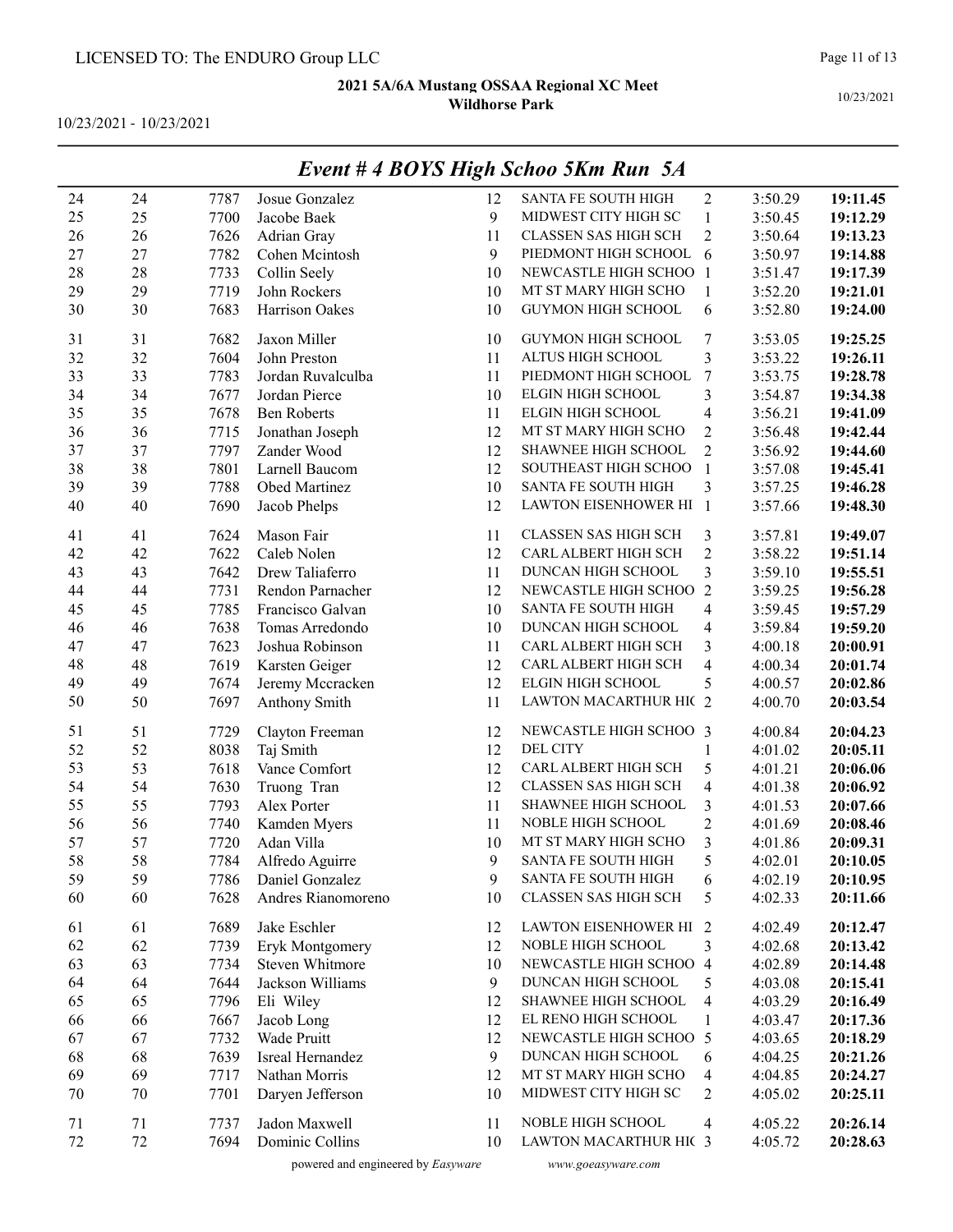10/23/2021 - 10/23/2021

|     |     |      |                        |    | $L$ rent $\pi$ + DOTS Tugn Senoo JAm Kun 3/1 |                  |         |          |
|-----|-----|------|------------------------|----|----------------------------------------------|------------------|---------|----------|
| 73  | 73  | 7699 | Alex Weaver            | 11 | LAWTON MACARTHUR HIC 4                       |                  | 4:05.86 | 20:29.31 |
| 74  | 74  | 7686 | Aaron Bear             | 11 | LAWTON EISENHOWER HI 3                       |                  | 4:06.07 | 20:30.38 |
| 75  | 75  | 7716 | <b>Elliott Lindsey</b> | 9  | MT ST MARY HIGH SCHO                         | 5                | 4:06.46 | 20:32.30 |
| 76  | 76  | 7698 | Nathan Thornton        | 12 | LAWTON MACARTHUR HIC 5                       |                  | 4:06.82 | 20:34.10 |
| 77  | 77  | 7696 | Justin Newlin          | 10 | LAWTON MACARTHUR HIC 6                       |                  | 4:08.16 | 20:40.81 |
| 78  | 78  | 7728 | Caleb Dupler           | 10 | NEWCASTLE HIGH SCHOO 6                       |                  | 4:09.49 | 20:47.47 |
| 79  | 79  | 7676 | Dalton Peak            | 12 | ELGIN HIGH SCHOOL                            | 6                | 4:10.22 | 20:51.12 |
| 80  | 80  | 7621 | Achilles Hofman        | 10 | CARL ALBERT HIGH SCH                         | 6                | 4:11.69 | 20:58.45 |
| 81  | 81  | 7804 | Jose Lugo              | 12 | SOUTHEAST HIGH SCHOO                         | $\overline{2}$   | 4:11.88 | 20:59.44 |
| 82  | 82  | 7730 | Grahm Griffin          | 10 | NEWCASTLE HIGH SCHOO 7                       |                  | 4:12.07 | 21:00.38 |
| 83  | 83  | 7718 | Zachary Penner         | 11 | MT ST MARY HIGH SCHO                         | 6                | 4:13.75 | 21:08.76 |
| 84  | 84  | 7620 | Kaiden Harrison        | 9  | CARL ALBERT HIGH SCH                         | 7                | 4:14.56 | 21:12.82 |
| 85  | 85  | 7789 | Josue Rios             | 11 | SANTA FE SOUTH HIGH                          | 7                | 4:15.28 | 21:16.42 |
| 86  | 86  | 7714 | James Hardesty         | 10 | MT ST MARY HIGH SCHO                         | 7                | 4:16.42 | 21:22.12 |
| 87  | 87  | 7625 | Nathan Fergeson        | 12 | CLASSEN SAS HIGH SCH                         | 6                | 4:17.80 | 21:29.00 |
| 88  | 88  | 7602 | Santiago Guerrero      | 9  | ALTUS HIGH SCHOOL                            | $\overline{4}$   | 4:17.95 | 21:29.77 |
| 89  |     | 7609 | Fayera Wolabu          | 10 | ARDMORE HIGH SCHOOL                          | 1                | 4:18.68 | 21:33.41 |
| 90  | 89  | 7808 | Alejandro Acosta       | 10 | WESTERN HEIGHTS HIGH                         | $\overline{2}$   | 4:18.86 | 21:34.33 |
| 91  | 90  | 7735 | Joe Bradley            | 10 | NOBLE HIGH SCHOOL                            | 5                | 4:19.14 | 21:35.71 |
| 92  | 91  | 8039 | Ja'Von Cleophas        | 12 | <b>DEL CITY</b>                              | $\overline{c}$   | 4:21.92 | 21:49.64 |
| 93  | 92  | 7629 | Ethan Trammel          | 12 | CLASSEN SAS HIGH SCH                         | $\boldsymbol{7}$ | 4:22.38 | 21:51.92 |
| 94  | 93  | 7800 | Kristian Alvarez       | 11 | SOUTHEAST HIGH SCHOO                         | 3                | 4:23.62 | 21:58.14 |
| 95  | 94  | 7692 | Antonio Rodriguez      | 12 | LAWTON EISENHOWER HI 4                       |                  | 4:25.43 | 22:07.16 |
| 96  | 95  | 7601 | Aiden Chapa            | 10 | ALTUS HIGH SCHOOL                            | 5                | 4:25.58 | 22:07.94 |
| 97  | 96  | 7791 | Nicholas Anderson      | 11 | SHAWNEE HIGH SCHOOL                          | 5                | 4:28.12 | 22:20.61 |
| 98  | 97  | 7687 | Toussaint Coleman      | 11 | LAWTON EISENHOWER HI 5                       |                  | 4:29.06 | 22:25.33 |
| 99  | 98  | 7671 | Erik Vazquez           | 12 | EL RENO HIGH SCHOOL                          | $\overline{2}$   | 4:29.44 | 22:27.20 |
| 100 | 99  | 7802 | Saul Guzman            | 11 | SOUTHEAST HIGH SCHOO                         | $\overline{4}$   | 4:29.84 | 22:29.23 |
| 101 | 100 | 7741 | Braden Skinner         | 10 | NOBLE HIGH SCHOOL                            | 6                | 4:33.88 | 22:49.44 |
| 102 | 101 | 7670 | Cole Strong            | 12 | EL RENO HIGH SCHOOL                          | 3                | 4:34.25 | 22:51.28 |
| 103 | 102 | 7672 | Noah Bronkema          | 10 | ELGIN HIGH SCHOOL                            | 7                | 4:34.39 | 22:51.97 |
| 104 | 103 | 7738 | Jordan Maxwell         | 11 | NOBLE HIGH SCHOOL                            | $\boldsymbol{7}$ | 4:34.62 | 22:53.10 |
| 105 | 104 | 7798 | Anthony Acevedo        | 12 | SOUTHEAST HIGH SCHOO                         | 5                | 4:35.99 | 22:59.97 |
| 106 | 105 | 7799 | Manuel Lopez           | 12 | SOUTHEAST HIGH SCHOO                         | 6                | 4:36.87 | 23:04.35 |
| 107 | 106 | 7706 | Adonis White           | 10 | MIDWEST CITY HIGH SC                         | 3                | 4:39.04 | 23:15.21 |
| 108 | 107 | 8043 | Leroy Mosely           | 12 | DEL CITY                                     | 3                | 4:39.58 | 23:17.90 |
| 109 | 108 | 7598 | Fausto Alonzo          | 12 | ALTUS HIGH SCHOOL                            | 6                | 4:39.75 | 23:18.78 |
| 110 |     | 8036 | Angel Naxa             | 12 | <b>WOODWARD</b>                              | 1                | 4:43.31 | 23:36.58 |
| 111 | 109 | 8044 | Taylor Cooper          | 12 | DEL CITY                                     | 4                | 4:43.94 | 23:39.71 |
| 112 | 110 | 7669 | Cobyn Mendez           | 11 | EL RENO HIGH SCHOOL                          | $\overline{4}$   | 4:46.77 | 23:53.88 |
| 113 | 111 | 7600 | Carson Brookspetty     | 11 | ALTUS HIGH SCHOOL                            | 7                | 4:48.76 | 24:03.82 |
| 114 | 112 | 7691 | Josh Phelps            | 12 | LAWTON EISENHOWER HI 6                       |                  | 4:50.04 | 24:10.20 |
| 115 | 113 | 7812 | Alexis Rodarte         | 12 | WESTERN HEIGHTS HIGH                         | 3                | 4:52.11 | 24:20.57 |
| 116 | 114 | 8042 | Javier Moraga          | 12 | <b>DEL CITY</b>                              | 5                | 4:52.29 | 24:21.46 |
| 117 |     | 7608 | Maddux Teel            | 11 | ARDMORE HIGH SCHOOL                          | $\overline{2}$   | 4:55.46 | 24:37.30 |
| 118 | 115 | 7695 | Jordan Johnson         | 10 | LAWTON MACARTHUR HIC 7                       |                  | 4:55.72 | 24:38.62 |
| 119 | 116 | 8040 | Jerome Simon           | 12 | <b>DEL CITY</b>                              | 6                | 5:01.50 | 25:07.51 |
| 120 | 117 | 7702 | Thomas Kennedy         | 11 | MIDWEST CITY HIGH SC                         | 4                | 5:01.85 | 25:09.25 |
| 121 |     | 8035 | Roberto Naxa           | 12 | <b>WOODWARD</b>                              | $\overline{2}$   | 5:02.05 | 25:10.27 |

### Event # 4 BOYS High Schoo 5Km Run 5A

powered and engineered by Easyware www.goeasyware.com